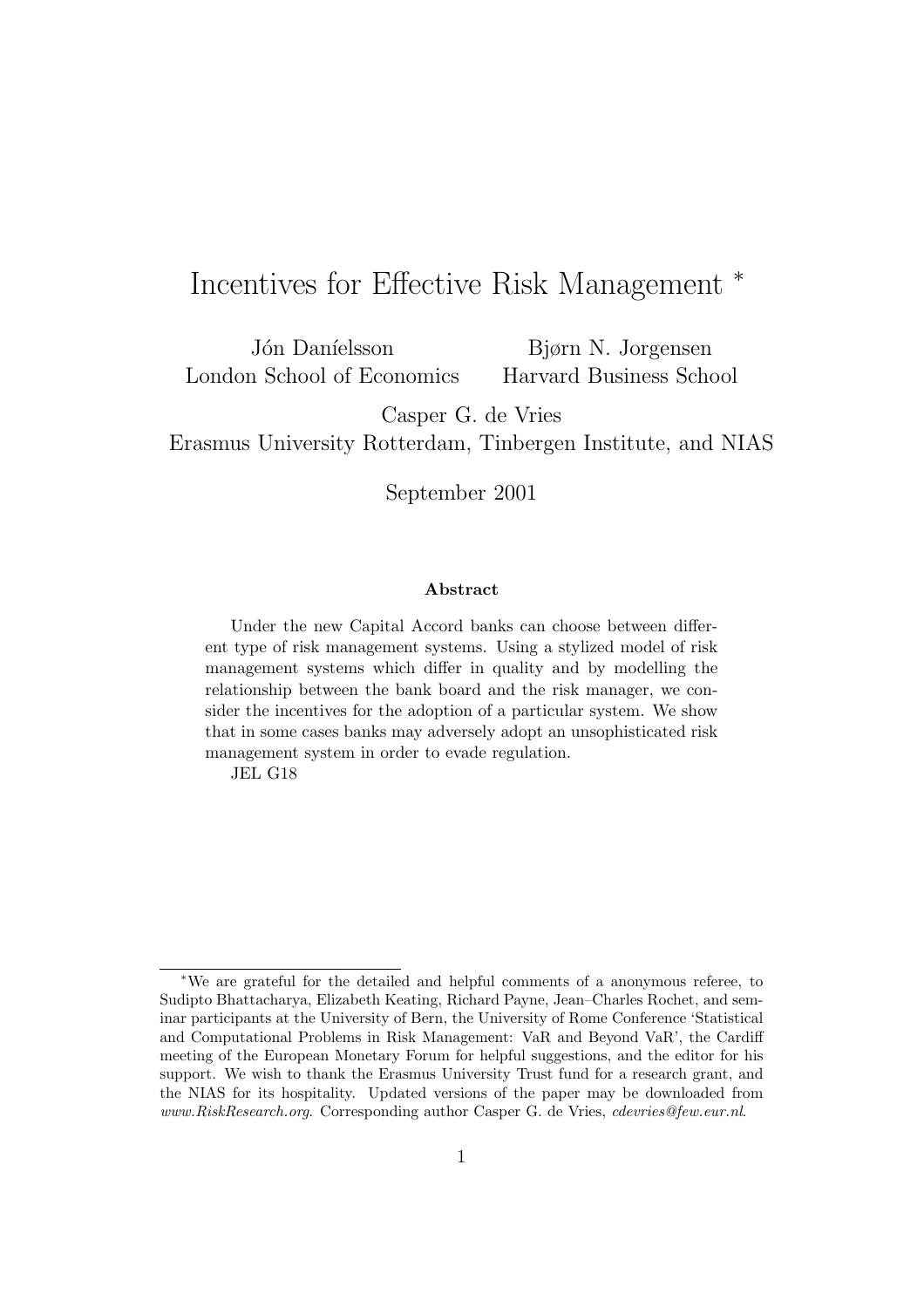## **1 Introduction**

Regulators already require that banks measure market risk with statistical models, specifically Value–at–Risk (VaR) (see the Basel Committee on Banking Supervision, 1996). Under the latest Basel–II proposals, the same general methodology can be applied to measuring credit, operational, and liquidity risk. In other words, statistical risk modelling (termed Internal Rating Based or IRB) will become the linchpin upon which the stability of the financial system rests.<sup>1</sup> While the IRB approach has been well studied, one aspect has received little attention: the participants' preference for heterogeneity in the risk modelling process, in particular incentives the key parties have for accurately measuring risk, and the contractual relationship that binds the risk manager, the bank owner, and the supervisor. Moreover, banks may opt out of the IRB approach and use the BIS standardized approach. Our aim is to explicitly address how a financial institution choices the quality of its risk management system.

The environment is a classical principal–agent relationship between a bank's board of directors (principal) and a risk manager (agent). The setting is complicated by the presence of external supervision which affects both the agent and the principal. It is costly for the principal to measure risk, and costly for the agent to reduce risk. This gives rise to an optimal intensity of risk measurement and management. By introducing supervision, and hence disclosure, into a previous unregulated setting, we find that supervision directly affects the level of risk management. Furthermore, we demonstrate that the new accord has real effects, it is procyclical, and with appropriate regulatory design, volatility can be reduced. In setting up the model we address several issues. First, problems in specifying the regulators' preferences. Second, the reasoning for the choice of IRB and the quality level of risk management. Third, the information asymmetry between the bank and the supervisor with special reference to the fact that most banks are considerably over capitalized. Finally,the impact of regulation on bank behavior .

The supervisors receive a mandate from the government to regulate the financial industry, however in general their objectives are hard to ascertain. Regulators have been reluctant to disclose the underlying reasoning for choosing a particular regulatory regime, beyond the most general statements. For example, the General Manager of the BIS has recently conjectured (Crock-

<sup>&</sup>lt;sup>1</sup>The IRB methodology has received widespread criticism witness the comments currently at www.bis.org/bcbs/cacomments.htm. These criticisms range from individual banks commenting on a particular aspect of the 2001 Basel–II proposals, to academics criticizing the whole approach.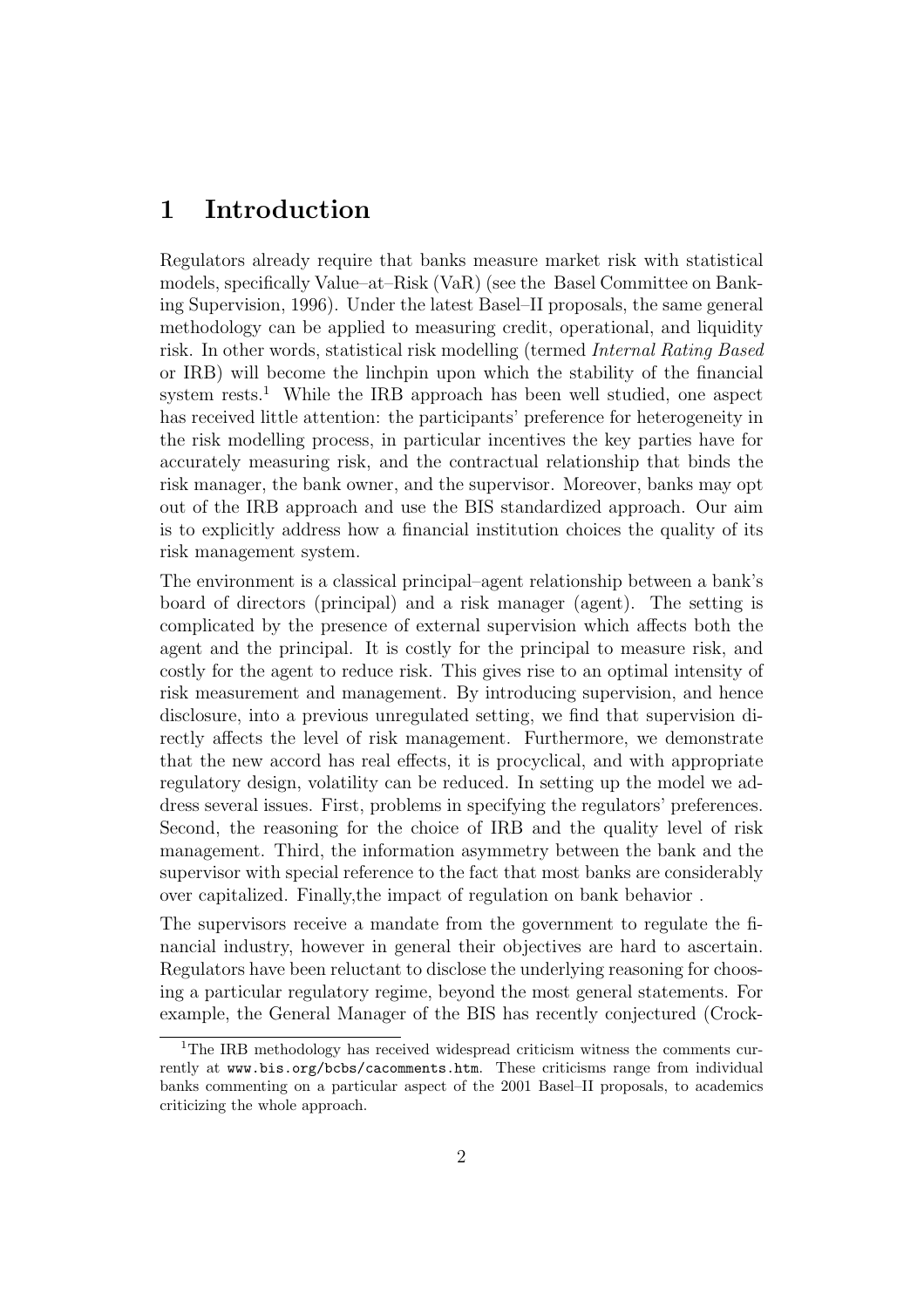ett, 2000) that the key aim of financial regulation is to reduce economic costs due to financial instability. In general, the consensus seems to be that is the ultimate objective of financial regulation is to reduce systemic risk. This however is not very useful when modelling regulatory preferences, since no single definition of systemic crisis is available, (see the survey by De Bandt and Hartmann, 2000). Moreover, a translation from systemic risk tolerance to the risk tolerance by the regulator imposed on individual banks as a consequence of its systemic risk tolerance is simply not available. Therefore, in the current paper we take a positive approach and simply investigate different risk levels permitted by the regulator and the consequences for the bank.<sup>2</sup>

The strategic choice of the quality of the risk management system is the focus of this paper. It is clear that the use of internal models is preferred by both the most important supervisors and the largest banks. It is equally clear that smaller institutions and smaller countries are more skeptical of the IRB approach. The supervisory reason for preferring internal models seems to be that this may reduce regulatory arbitrage, and that the fact that banks use internal models, may give regulators better insights into the internal operations of a bank. Furthermore, Federal Reserve Bank (FRB) Governor Meyer (2000) states that internal models may in the future have a dual use for both supervisory and internal use within a financial institution where the internal model becomes a prominent part of the supervisory process.<sup>3</sup> This is in contrast to the current regime where the regulators mostly limit themselves to observing the outcomes of internal model, and auditing the modelling process. The largest banks prefer capital determined by IRB for two major reasons: First, their capital charge will probably decrease under Basel–II and IRB. Second, it gives them a strong competitive advantage over less sophisticated institutions. Even though the largest banks prefer that capital be model determined, it also carries with it potential costs. Having regulatory supervision supervision of its risk management process may be viewed by a bank as a competitive disadvantage. Not only may it be forced to measure risk differently than it otherwise would, but the implied changes to its operations may not be preferable. As a result, banks have incentives

<sup>2</sup>Whether the regulatory measures are optimal from the societies point of view of containing systemic risk is outside the scope of the present paper.

<sup>3</sup> FRB Governor Laurence H. Meyer (2000) states:

<sup>&</sup>quot;We should all be aware that additional public disclosure is not a free good, especially if it works. Banks will find that additional market discipline constrains their options, and supervisors will be concerned about creditors' response to bad news."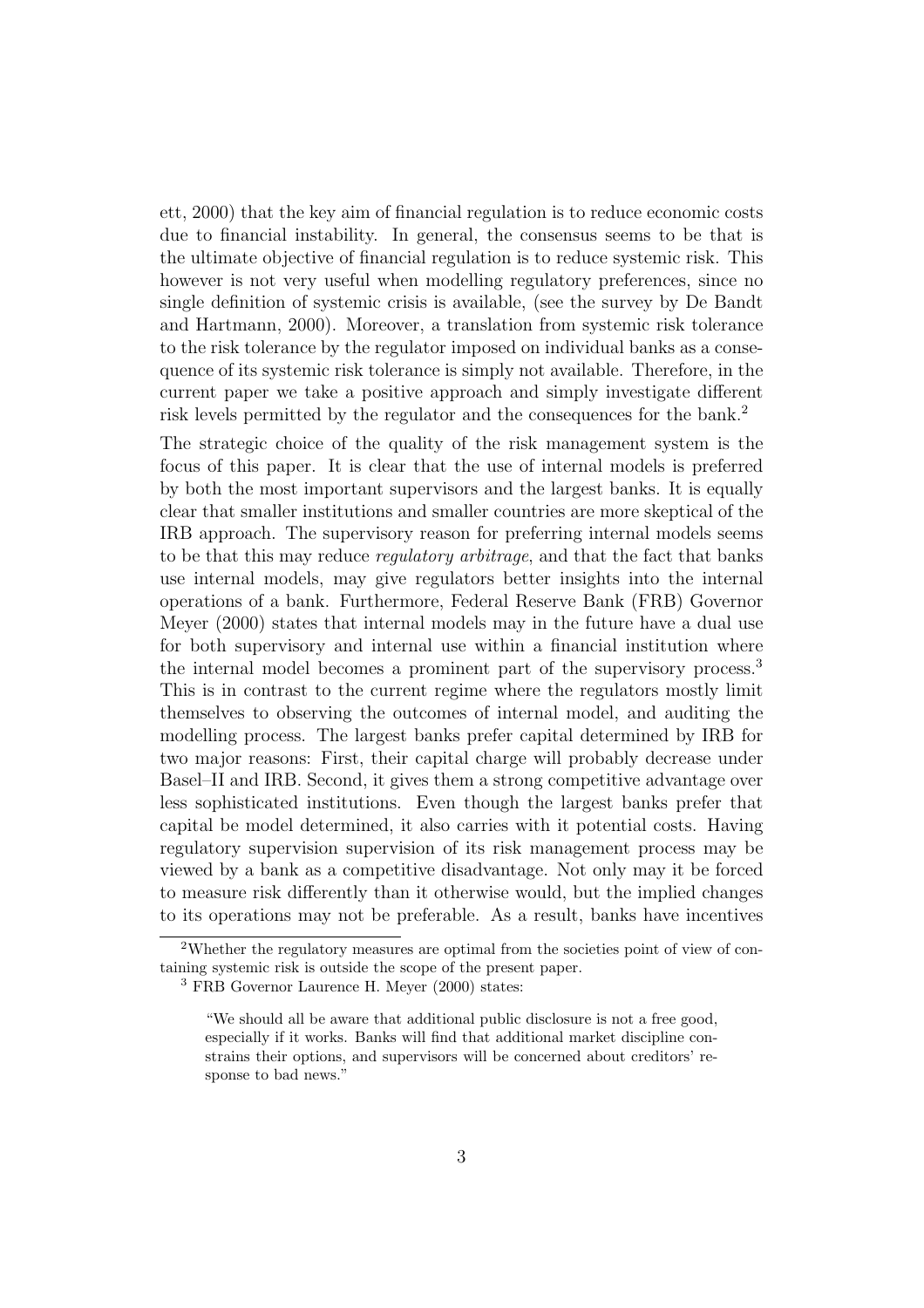to game the regulatory risk management process even if it may not affect its overall capital, and may adversely adopt a low quality system due to the very fact that they are being supervised.<sup>4</sup> Thus the interesting question pertains to the underlying reason why internal models were promoted in the first place, and in the end one may see that several institutions opt for the standardized approach when reporting to supervisors.

We specifically consider a setting where the regulators directly observe and influence the internal risk management process in a bank, and find that this has the potential for lowering the quality of the risk management. In our Proposition 2 we argue that in the absence of regulation it is in the bank's best interests to install a high quality internal risk management system. However, subsequent to be regulated, we find in Proposition 3 that the bank might actually prefer less internal risk control activity. In other words, regulation has the potential to decrease risk control. Since, given the current regulatory regime, banks internal models are used to calculate regulatory risk capital, regulation may increase instability. Perhaps this result explains the anecdotal evidence that some banks employ dual risk management systems, an elaborate system for internal control, and a scaled–down version for reporting purposes.

### **2 The Principal–Agent Relationships**

A financial institution consists of multiple interested parties each with their own preferences and agenda. For example, traders are much more risk seeking than the owners of a bank, and left uncontrolled would lead to unacceptable levels of risk taking. A bank's board of directors, or board in short, therefore specifies acceptable risk levels for each unit within the organization. The monitoring of these risk levels are left to a separate entity, the risk manager, whose function it is to measure risk and enforce risk limits set by the board. As such risk management is a cost center, and the board needs to split resources between risk management and profit centers. In general, the more resources are allocated to risk management the better risk is measured and managed, but at the expense of lower profitability.

Since our interest is in understanding the interplay between internal and external risk management, we model the bank as a principal–agent relationship between two separate entities, the board and the risk manager. The board incurs expenses by employing a risk manager and makes two related decisions:

<sup>4</sup>European Central Bank (2001, p. 69) says with so many words: "Banks with a higher–risk portfolio, by contrast, might stick to the standardsed approach".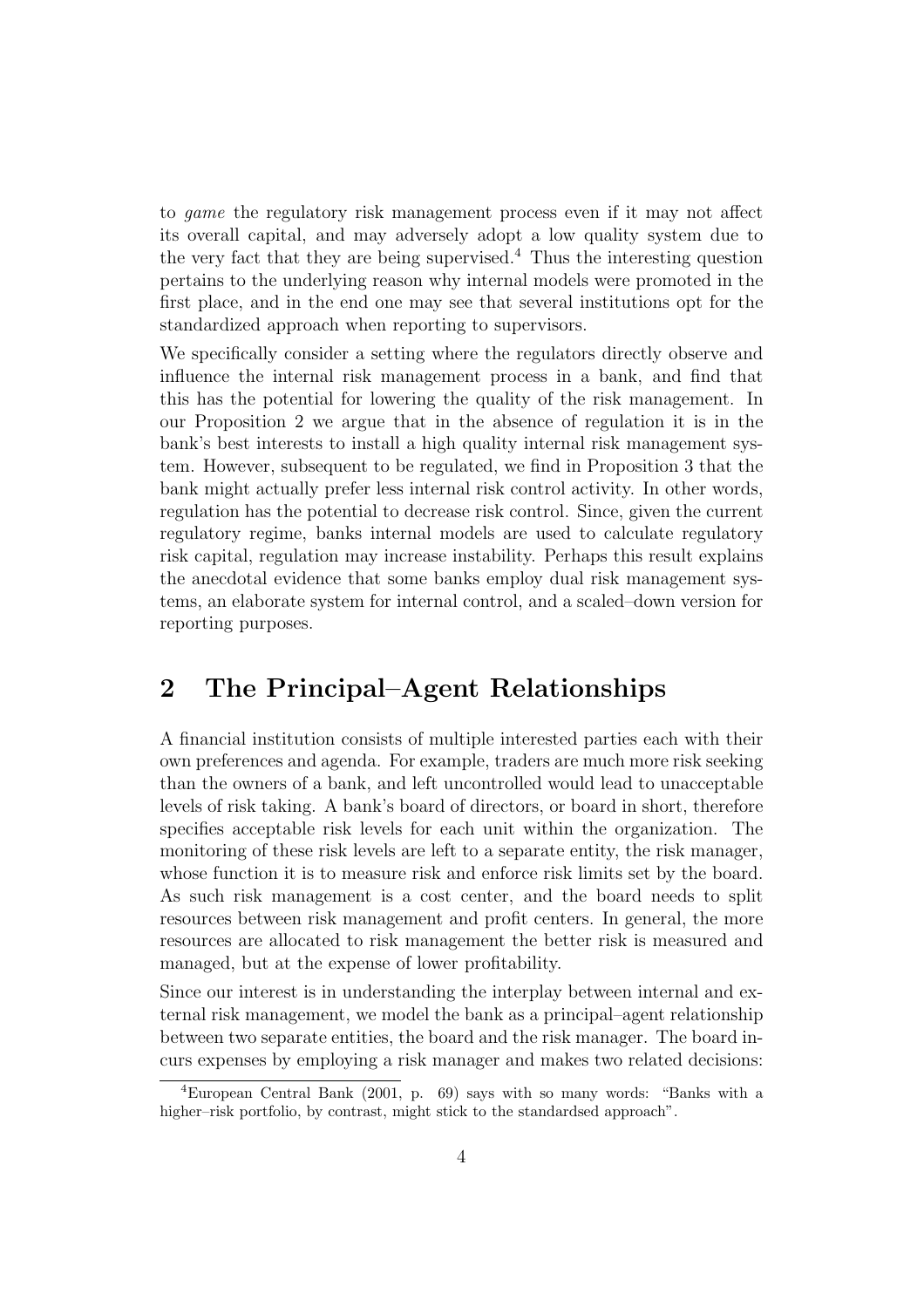What resources to allocate to the risk management function and the degree of delegation to the risk manager. The risk manager in turn decides based on his compensation contract how much effort to put into actually managing risk. The actual effort chosen depends on both the actual resources allocated as well as the level of monitoring by the board, i.e., how much of the risk management function is delegated to the risk manager. In addition, the board is itself subjected to supervision. We chose to not cast the supervisor-board relationship in a principal agent setting for two reasons. First to maintain tractability and obtain closed form solutions. Second, the objective function of the regulators is not clearly defined. While this would be an interesting topic for future research, we follow the observed regulatory drive for containing risk exposures in banks, by exogenously varying the allowable degree of risk taking.

#### **2.1 The Basic Model**

Our basic setting is a standard principal–agent model with the following time line. First, the board of directors, or board, b, of a bank (principal), maximizes its expected utility,  $EU_b$ , by making an one time employment offer to a risk manager, m, (agent). The manager by rejecting the offer earns nothing. Consequently, her expected utility,  $EU_m$ , derived from working must always be non-negative. Alternatively, by accepting the offer, the manager selects an effort, incurs personal disutility, and manages bank risk. Finally, the board observes the outcome, and pays the manager the agreed–upon compensation. There is no room for renegotiation. The board has all the bargaining power and, in equilibrium, the manager accepts the offer and receives the certainty equivalent of zero from the optimal contract.

Most principal–agent settings assume that the agent's effort causes a first order stochastic dominating shift in the distribution of the performance measure, see, among others, Holmstrom (1979) and Holmstrom and Milgrom (1987). Recent models allow the agent to take an action that causes instead a second order stochastic dominating shift, see e.g. Hughes (1982), Sung (1995), or Demski and Dye (1999). We choose the latter modelling approach. We note that this approach implies a separation between risk and return choices. Clearly this would hold if the hedging instruments available to the risk manager are priced fairly. More generally, Sung (1995) provides sufficient conditions<sup>5</sup> under which our results generalize. Our focus is on

<sup>&</sup>lt;sup>5</sup>The disutility of efforts associated with risk and return are assumed to be additively separable.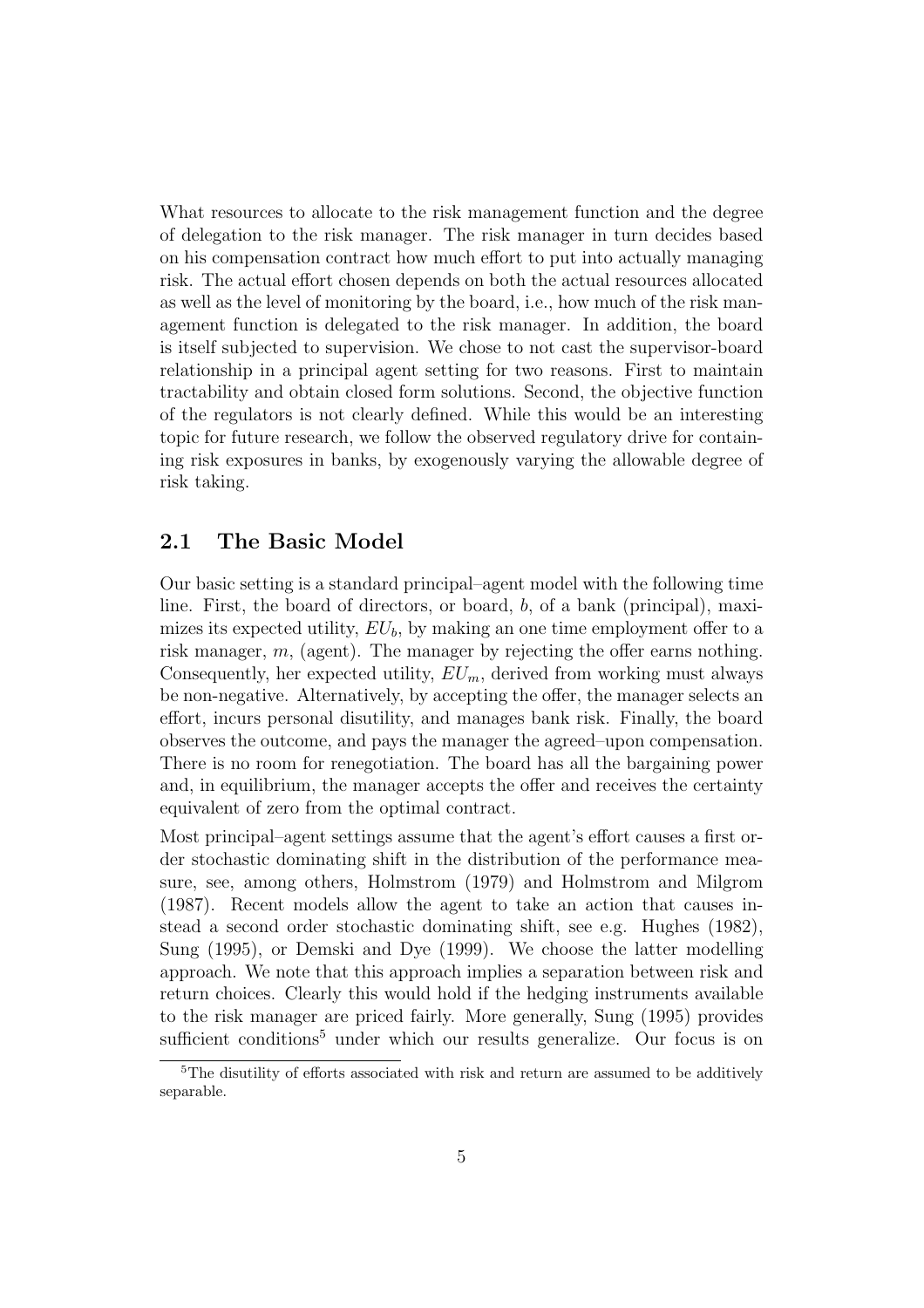the trade-off between the cost of risk management and the risk reduction achieved by risk monitoring, taking as given that some risk is unavoidable for a given expected return level.

The manager chooses an effort level, a, incurring cost of effort c measured in pecuniary terms. The bank earns profits Z, with the following distribution:

$$
Z \sim N\left(u, \sigma^2\left(a\right)\right). \tag{1}
$$

To ensure a non–trivial solution and avoid wealth effects, we assume that both the board and the manager have negative exponential utility function with constant absolute risk aversion coefficients  $\alpha$  and  $\beta$ , respectively. Further the contract offered to the agent,  $s(Z)$ , is assumed to be linear, that is,  $s(Z) = s_0 + s_1 Z.$ 

In a single period principal-agent model, the linear contract would not be optimal because a sequence of bang–bang contracts approximates the first best solution arbitrarily well, (see Mirrlees, 1999). However, we follow Holmstrom and Milgrom (1987) in considering our model a simplified representation of the continuous choice of effort. Under this assumption, Sung (1995) demonstrates that the optimal second best solution can be implemented using linear contract when the manager controls the variance of the performance measure. As alternative rationales for restricting attention to linear contracts, Diamond (1998) shows asymptotic optimality, while Palomino and Prat (1998) solve a binomial risk management problem under risk neutrality and limited liability, so that payoff is convex. Finally one could argue that linear contracts are closer approximations of observed compensation contracts. To maintain tractability we abstract from limited liability issues. While this is an important issue for understanding attitudes towards risk taking by banks, it is less relevant for the choice between different risk systems, and hence we opt for the simpler specification to get the main message across.

The board offers the contract parameters  $s_0$  and  $s_1$  to maximize its utility. Conditional on the choice of these parameters, we can analyze the behavior of the risk manger. The manager's utility is

$$
EU_m = - \exp \left( -\alpha \mathbb{E} \left[ s \left( Z \right) \right] a \right] + \alpha c \left( a \right) + \frac{\alpha^2}{2} \text{VAR} \left[ s \left( Z \right) \right] a \right).
$$

The first term is the manager's expected compensation, the second term gives the disutility of effort, and the last term is the risk premium. For the contract  $s(Z) = s_0 + s_1 Z$ , we can write

$$
EU_m = -\exp\left(-\alpha s_0 - \alpha s_1 u + \alpha c\left(a\right) + \frac{\alpha^2}{2} s_1^2 \sigma^2\right).
$$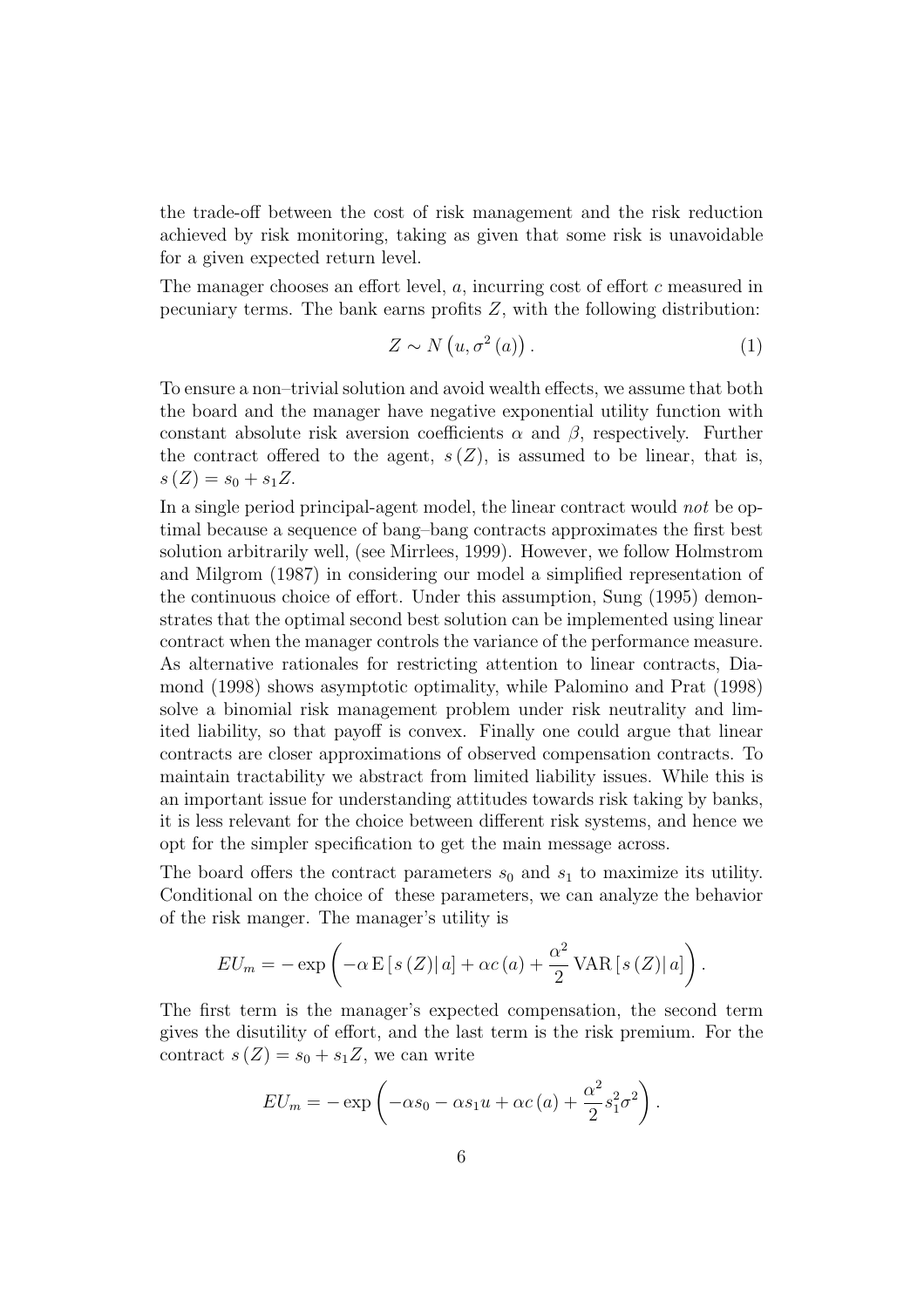Since both board and manager have constant absolute risk aversion and the random variables are normally distributed for any given effort level, we can conveniently transform the manager's expected utility to certainty equivalents:

$$
CEU_m = -\alpha^{-1} \ln (-EU_m) = s_0 + s_1 u - c(a) - \frac{\alpha}{2} s_1^2 \sigma^2.
$$

We follow Holmstrom and Milgrom (1987) in assuming that the manager's personal cost of effort is linear in effort, i.e.,  $c = ka$ . Moreover, we suppose that a unit of effort a lowers the risk through the following production function for risk control

$$
\sigma^2(a) = \frac{\Sigma}{\tau + a},
$$

where  $\Sigma$  and  $\tau$  are given positive parameters. The risk control function features a decreasing marginal return on effort. Thus, for any contract characterized by the pair  $(s_0, s_1)$  the manager's certainty equivalent utility is

$$
CEU_m = s_0 + s_1u - ka - \frac{\alpha}{2}s_1^2 \frac{\Sigma}{\tau + a}.
$$

Similarly, after incorporation of the payment to the manger the board receives

$$
Z - s(Z) = (1 - s_1)Z - s_0.
$$

Thus expected utility of the board is

$$
EU_b = \exp\left(-\beta \mathbf{E}\left[Z - s\left(Z\right)|s_0, s_1\right] + \frac{\beta^2}{2} \text{VAR}\left[Z - s\left(Z\right)|s_0, s_1\right]\right)
$$
  
= 
$$
\exp\left(-\beta(1 - s_1)u + \beta s_0 + \frac{\beta^2}{2}(1 - s_1)^2 \sigma^2\right),
$$

and the certainty equivalent of the board's utility function is

$$
CEU_b = (1 - s_1)u - s_0 - \frac{\beta}{2}(1 - s_1)^2 \sigma^2.
$$

#### **2.2 Supervision**

Our main interest is in understanding the impact that regulatory supervision has on internal risk modelling within a financial institution. Therefore one would ideally model regulatory preferences in addition to the principal's and agent's preferences discussed above. Unfortunately, regulatory preferences are not well understood, with the most cited rational for regulation being "lowering systemic risk". That leaves one with the question of how to define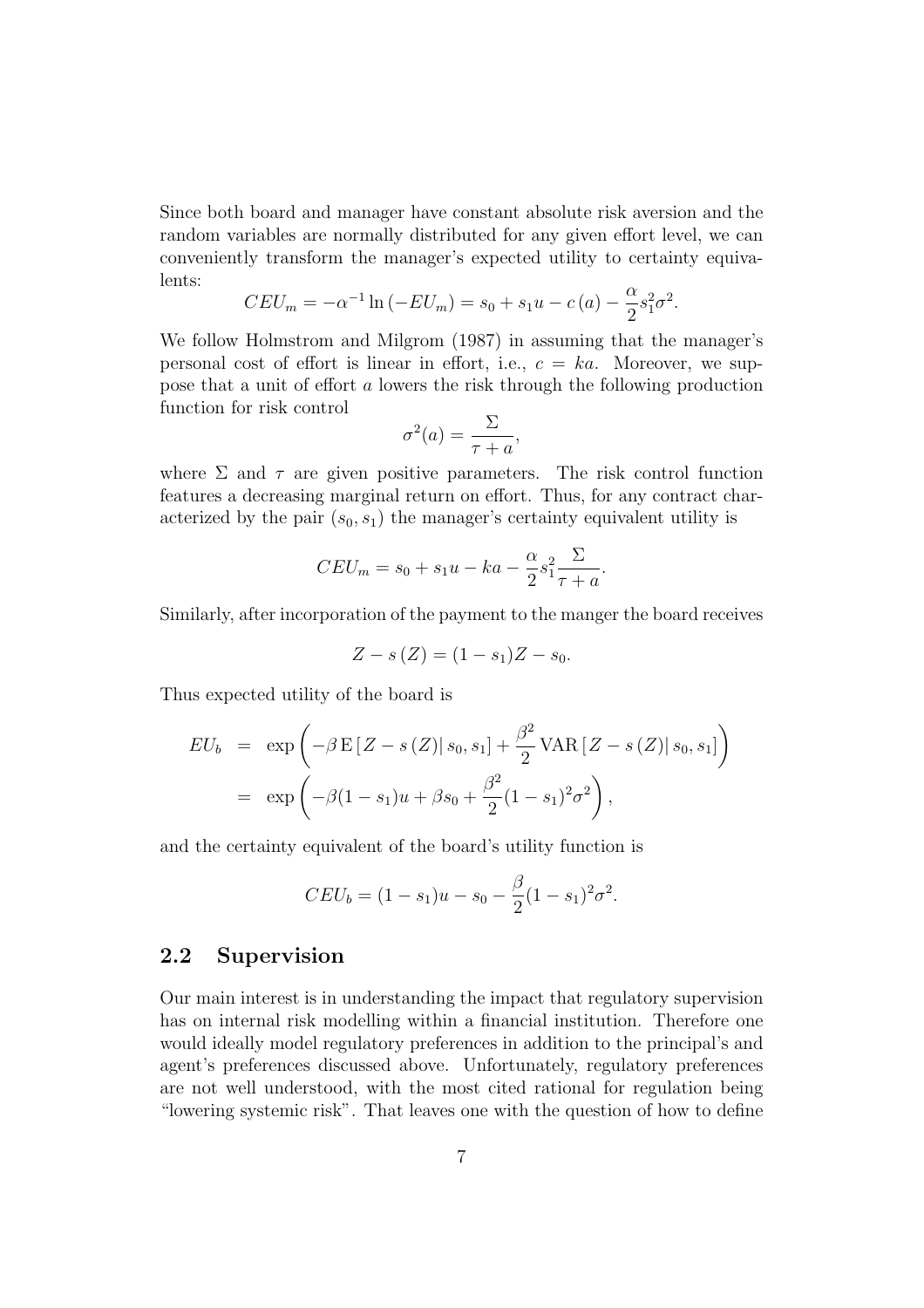systemic risk, but no single definition of systemic risk is available. Moreover, a translation from systemic risk tolerance to the risk tolerance by the regulator imposed on individual banks as a consequence of its systemic risk tolerance is not available. Therefore, in the current paper we take a positive approach and simply investigate different risk levels permitted by the regulator and its consequences for the bank, without entering into the objectives of the regulators and the efficiency of the current Basel-II proposal on the table.

The board of directors contracts the risk manager to control overall risk taking at a given level of expected return. The manager will have to be compensated for this, and in general needs more compensation for a higher activity level. The regulator desires to contain overall risk taking in the financial sector, and therefore imposes risk constraints on the bank. We treat these regulatory risk constraints as exogenous to the decision–making process. These risk constraints are costly to the bank, e.g., the bank might be at a competitive disadvantage under regulation, or the bank might have to be at a lower risk–return profile than desired.

## **3 Risk Management**

We consider two alternative risk management systems, one with a high degree of delegation of responsibilities to the risk manager, and other with a low degree of delegation. We label the first system *direct risk monitoring* and the second system *indirect risk monitoring*. When risk monitoring is direct, the Board observes all decisions made by risk manager, while indirect monitoring implies that the Board only observes outcomes, i.e., earnings. The direct system implies *first best* outcomes while the indirect regime results in *second* best outcomes.

Currently, financial intermediaries can choose between calculating their market risk in one of two ways. Either they adopt the Basel standardized approach, or they rely on an internal model subject to supervisory approval. Furthermore, the BIS is proposing that credit, liquidity, and operational risk also be regulated by either of the two methods. Typically, the resulting regulatory capital requirements implied by the two methods of calculation do differ and hence the institution may act strategically in choosing its risk management system. This is the central issue of the paper.

There are two possible interpretations of the above scenarios. First, the indirect risk monitoring system may represent the standardized approach, while the direct risk monitoring system may represents the IRB system. Alter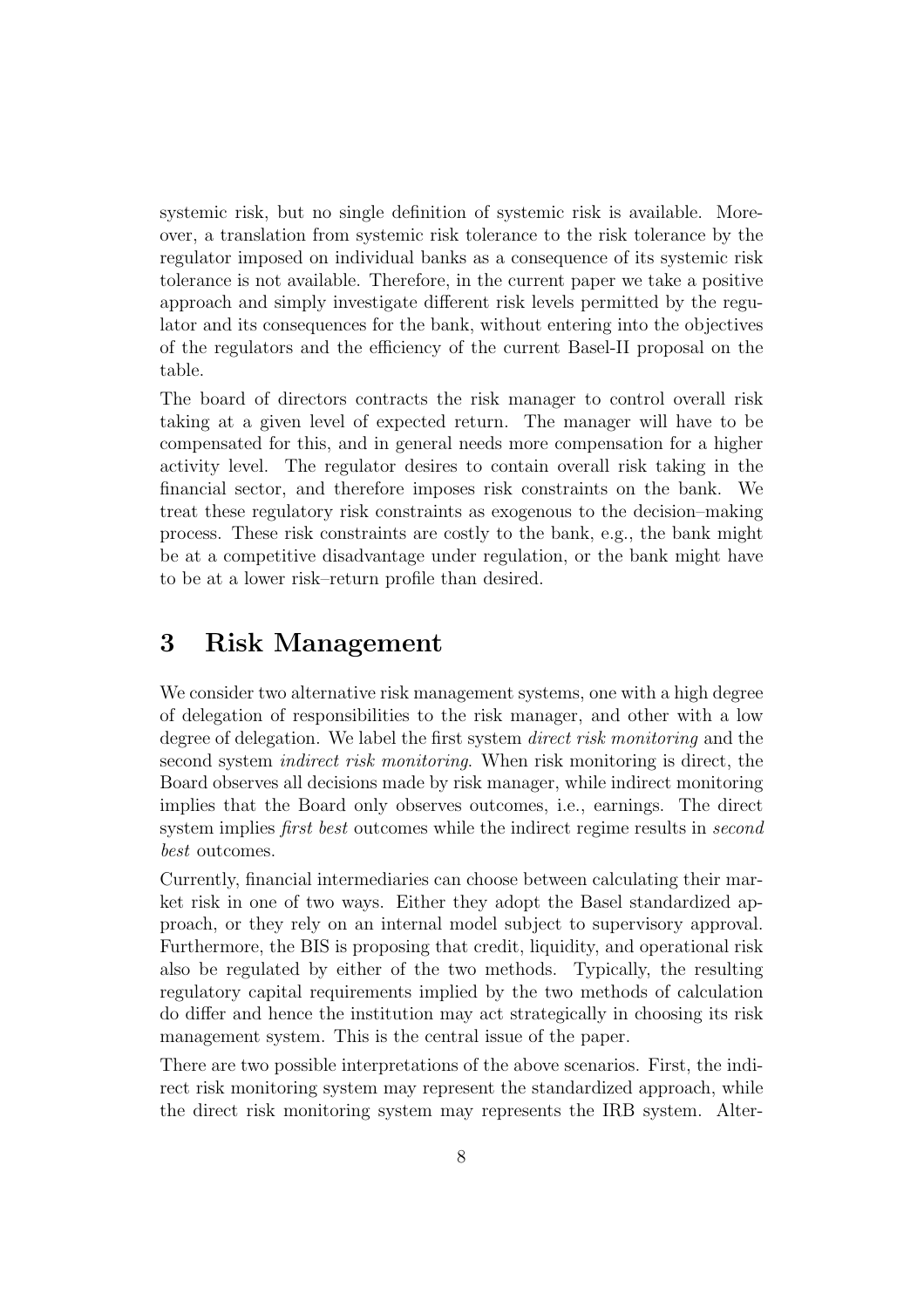natively, the two systems represent different levels of sophistication under the IRB approach. At the end of the paper we will relax the stark contrast between the two systems and allow for a sliding scale of sophistication to justify the observed heterogeneity of banks' risk management systems.

The regulator can either choose not to regulate, or to regulate within the context of each risk management system. In particular, the regulator has the same information as the board, and can influence the risk management system. This results in four different cases:

- **Indirect Risk Monitoring** The risk manager's decision is unobservable to the board of directors and is non–contractible, but the earnings are observable and contractible.
	- Case A **Second best:** There is no external risk supervision.
	- Case B **Indirect supervision:** The regulator monitors risk taking indirectly through earnings announcements, and possibly influences the risk management process.
- **Direct or Continuous Risk Monitoring** The board of directors implements a costly risk system that reports on a *continuous* basis.
	- Case C **Costly first best:** There is no external risk supervision.
	- Case D **Direct regulation:** The regulator directly monitors the risk management process, and possibly influences it.

These four different cases are discussed in turn.

#### **3.1 Indirect Risk Monitoring without Regulation**

The most common form of risk management within a financial institution is where the management of the bank, usually the risk committee, specifies allowable risk and dedicates the task of actually measuring and managing risk to a risk manager. The dilemma facing the board is that it is unable to observe how well the risk management does his job except in extreme circumstances. As a result, the board only indirectly observes the risk managers decisions. Even if the risk manager reports VaR numbers to the board, these VaR numbers are determined by a model created by the risk manager, and as a result do not represent the actual riskiness of the financial institution but instead a subjective risk forecast from the risk manager.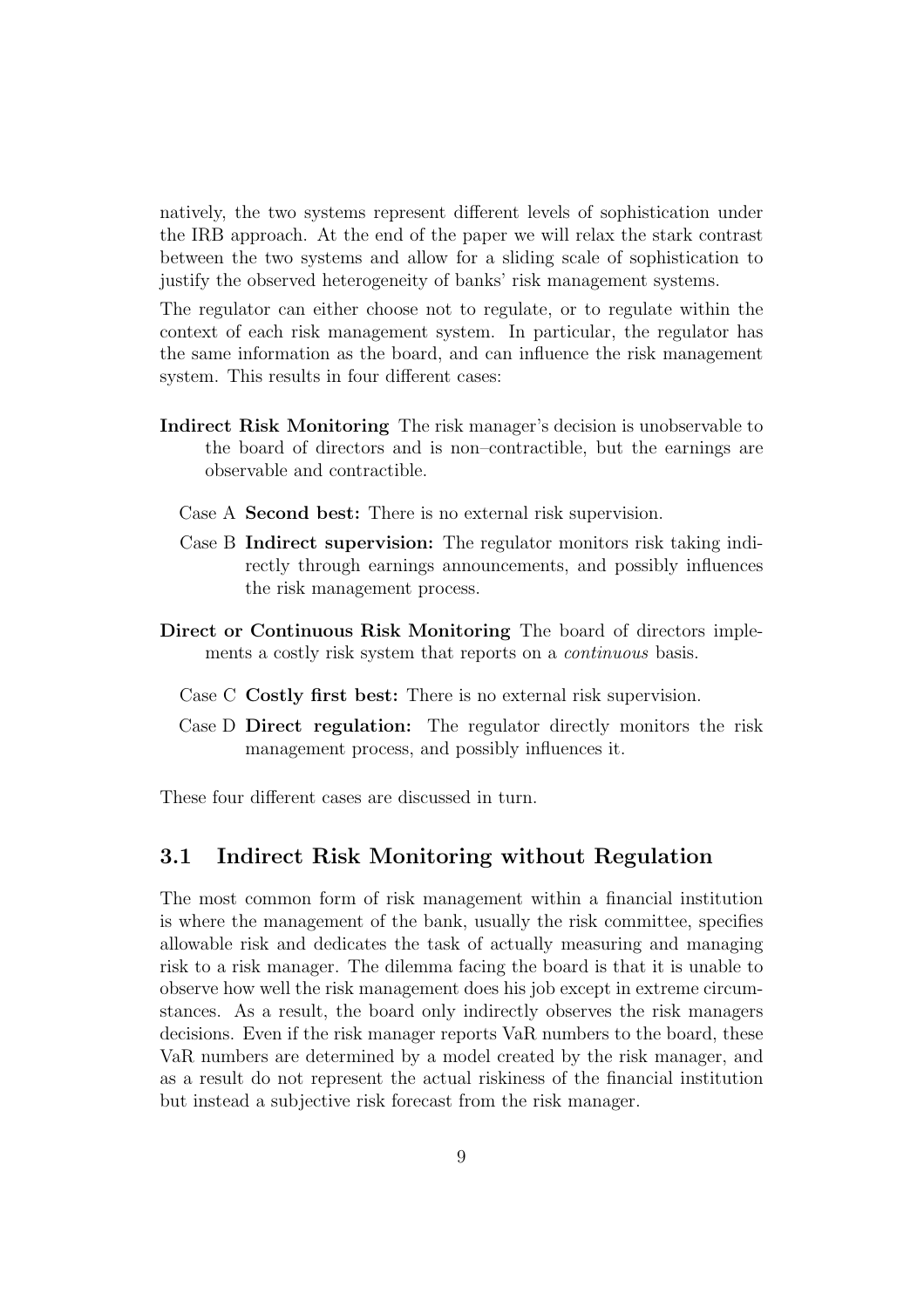We capture this in a stylized way by assuming that the manager's risk management decision is unobservable to the board and hence is non–contractible. This gives rise to a second best solution. As was explained above, the risk manager solves the following problem:

$$
\max_{a} CEU_m = s_0 + s_1u - ka - \frac{\alpha}{2}s_1^2 \frac{\Sigma}{\tau + a}.
$$

From the first order conditions, we get  $a = -\tau + s_1 \sqrt{\alpha \Sigma / 2k}$ , and after substitution into  $CEU_m$ :

$$
CEU_m = s_0 + s_1 u + \tau k - s_1 \sqrt{2k\alpha \Sigma}.
$$
 (2)

The volatility level chosen by the manager is

$$
\sigma^2(a) = \frac{\sqrt{2k\Sigma}}{\sqrt{\alpha}} \frac{1}{s_1}.
$$
\n(3)

The board chooses the contract parameters. Note that although the reward is based on the random return  $Z$ , control is on the variance of  $Z$  which is hidden from the board, who then chooses the contract parameters  $s_0$  and  $s_1$ such that the manager has a weak incentive to participate, i.e.  $EU_m = -1$ or  $CEU_m = 0$ . From (2) this gives

$$
-s_0 = s_1 u + \tau k - s_1 \sqrt{2k\alpha \Sigma}.
$$
 (4)

Substituting the  $CEU<sub>b</sub>$  from the previous section, we obtain

$$
CEU_b = u + \tau k - s_1 \sqrt{2k\alpha} \Sigma - \frac{\beta}{2} (1 - s_1)^2 \frac{\sqrt{2k\sum}}{\sqrt{\alpha}} \frac{1}{s_1}.
$$

Maximize  $CEU<sub>b</sub>$  with respect to  $s<sub>1</sub>$  to get:

$$
s_1^{\text{second best}} = \sqrt{\frac{\beta}{2\alpha + \beta}}.
$$

From (4) it follows that

$$
s_0^{\text{second best}} = -u\sqrt{\frac{\beta}{2\alpha + \beta}} - \tau k + \sqrt{\frac{2k\alpha\beta\Sigma}{2\alpha + \beta}}.
$$

Therefore the board's utility is:

$$
CEU_b^{\text{second best}} = u + \tau k - \frac{2\alpha + \beta - \sqrt{\beta(2\alpha + \beta)}}{\sqrt{\alpha(2\alpha + \beta)}} \sqrt{2k\beta\Sigma}.
$$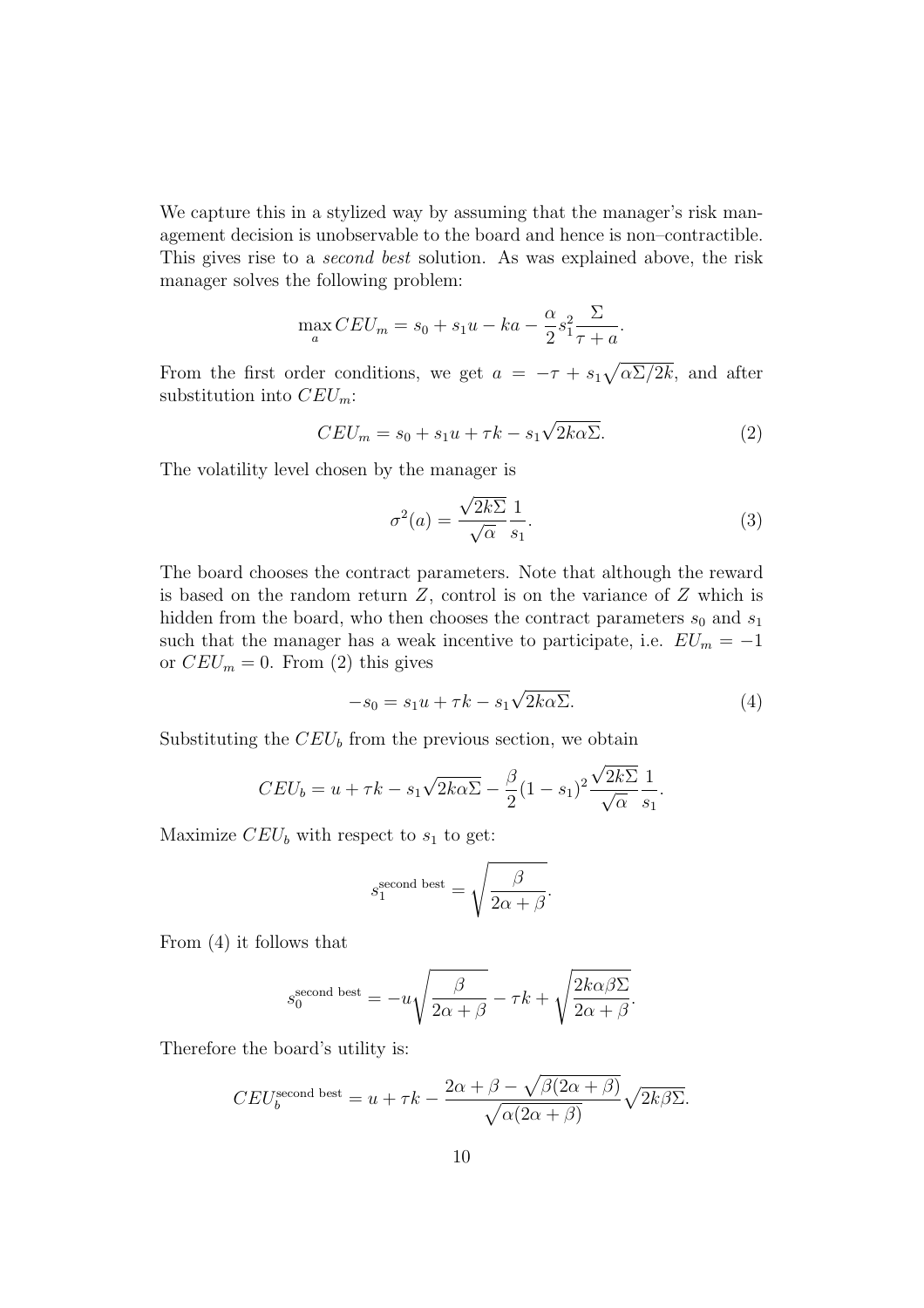From the manager's problem we have  $a = -\tau + \sqrt{\alpha \Sigma / 2k} s_1$ . With the solution for  $s_1$ , this gives the *second best* solution for effort and volatility:

$$
a^{\text{second best}} = -\tau + \sqrt{\frac{\alpha \Sigma}{2k}} \sqrt{\frac{\beta}{2\alpha + \beta}},
$$

$$
\sigma_{\text{second best}}^2 = \sqrt{\frac{2k \Sigma (2\alpha + \beta)}{\alpha \beta}}.
$$

**Remark 1** We implicitly assume that the parameters  $\tau, \alpha, \Sigma, \beta, k$  are such that  $a > 0$ . Similarly, we assume that the parameters  $\tau, \alpha, \Sigma, \beta, k, u$  are such that  $CEU_b^{second best} > 0$ . Note that we have enough degrees of freedom for this to hold (e.g., choose u sufficiently large and  $\tau$  sufficiently small for any given positive values of the remaining parameters). Moreover, we require a small  $\tau$  to ensure that the board be interested in hiring a risk manager, that is,  $CEU_b^{second~best} > u - \beta \Sigma / 2\tau$ .

**Remark 2** While not directly relevant for the topic of the paper, one might like to make explicit the trade-off faced by the board between risk and return in selecting investment opportunities (the analysis in the paper is carried out under the presumption that the projects have already been selected). In the current setup we assume that the board is faced with running projects with a given level of expected return. A simple way to capture the tradeoff is to make u a sufficiently concave function of  $\Sigma$ , and to let the board optimize with respect to  $\Sigma$  as well. One easily verifies that this leaves the above derivations essentially unaffected, except for the fact that u is now endogenously determined.

#### **3.2 Indirect Risk Monitoring with Regulation**

The risk manager reports the outcomes of the risk models to the board as well as regulators, and these risk forecasts are used to determine minimum bank capital. As in the previous case, these risk forecasts are merely estimates of the actual riskiness of the financial institution. The regulators do audit the internal risk models, however, for most parts these models represent the subjective decisions made by the risk manager. The regulators supposedly note that the bank's activities create negative externalities that must be corrected by means of risk regulation. An example of this arises when excessive risk-taking, while individually optimal, destabilizes the economy. While supervision can be costly for several reasons, e.g. due to lack of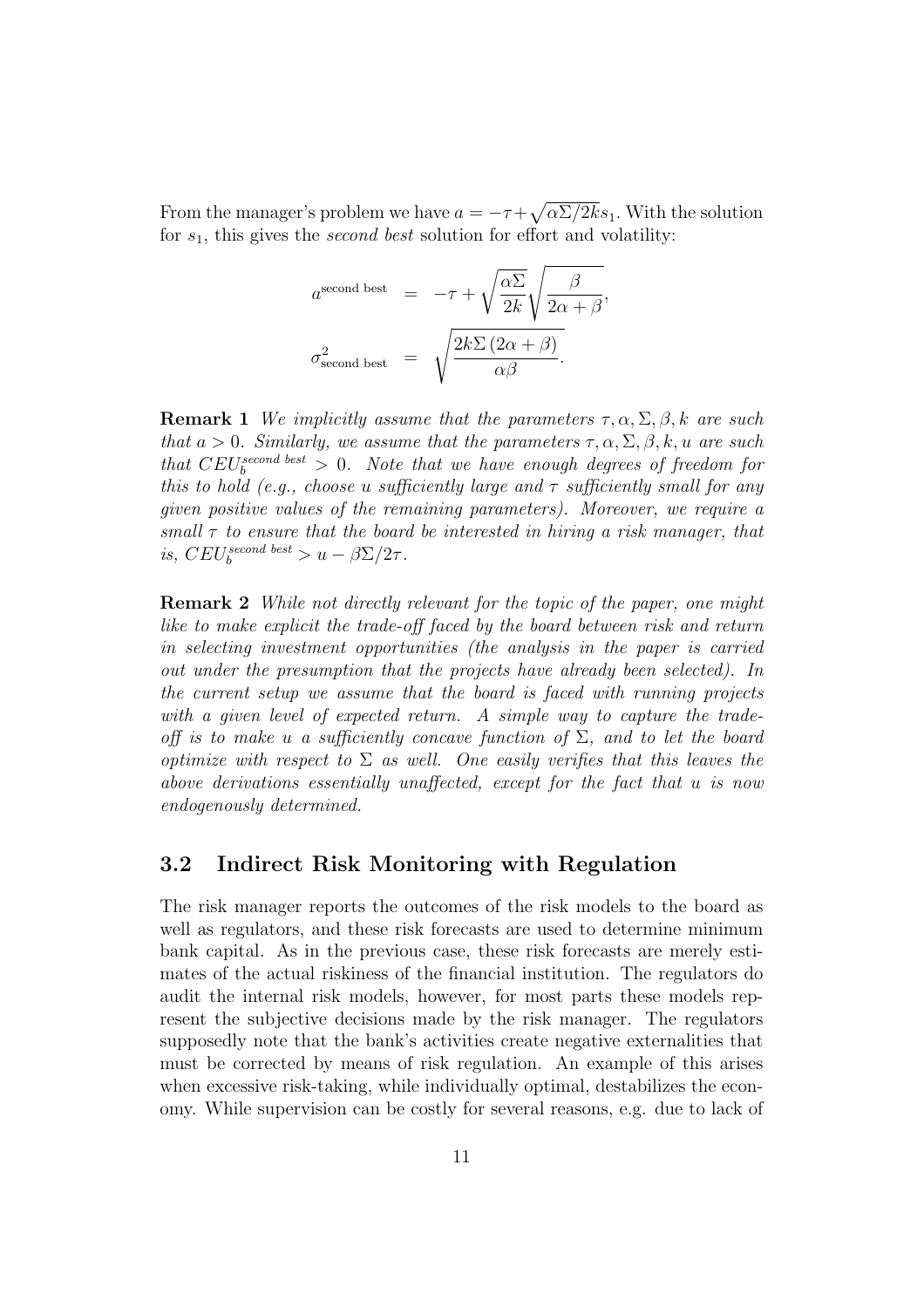competitiveness, foregone earnings, or audit costs as in Merton (1978), supervision may also increase the rents from monopoly power due to increased barriers to entry. We capture the effect of supervision by means of a tax on bank profits. Specifically, we consider a proportional tax on the abnormal bank profits (unexpected),  $t$ , related to the unexpected part of the variable compensation paid to the risk manager,  $s_1(Z - u)$ , that is, the total tax is  $ts_1(Z - u)$ . When  $t > 0$ , this captures a fundamental aspect of the risk regulation, i.e., their procyclicality. Under such regulation, the bank records higher profits in upswings and more losses in downturns than it would if left unregulated.

The regulatory cost,  $ts_1(Z - u)$ , is transferred between the profit and an accounting reserve<sup>6</sup>. If the regulatory tax is placed in an accounting reserve where the supervisors neither retain part of the accounting reserve nor top it up, the reserve is self financing. The account will be zero on average since  $E[ts_1(Z - u)] = 0$ . If, however, the government serves as the lender of last resort then it effectively contributes a call option to the accounting reserve.

When the bank earns profit Z, it receives  $ts_1(Z - u)$  from the accounting reserve such that the net return to the board becomes

$$
-s_0 + (1 - s_1)Z + ts_1(Z - u). \tag{5}
$$

Because the utility of the board of directors is of the mean–variance type with risk aversion parameter  $\beta$ , its utility becomes

$$
CEU_b = -s_0 + (1 - s_1)u - \frac{\beta}{2}(1 - s_1 + ts_1)^2 \sigma^2.
$$

From the solution of the managers problem  $(4)$  we can substitute out  $s_0$ , and use (3) to rewrite this as

$$
CEU_b = u + \tau k - \sqrt{2k\alpha \Sigma} s_1 - \frac{\beta}{2} \left( 1 - (1 - t) s_1 \right)^2 \frac{\sqrt{2k\Sigma}}{\sqrt{\alpha}} \frac{1}{s_1}.
$$

The board maximizes  $CEU<sub>b</sub>$  with respect to  $s<sub>1</sub>$ . From the first order condition, the solution for  $s_1$  follows

$$
s_1^{\text{indirect supervision}} = \sqrt{\frac{\beta}{2\alpha + (1-t)^2 \beta}}.
$$

<sup>6</sup>This accounting reserve is considered to be part of the capital base, the level of which is directly related to the risk of other balance sheet items. In The Netherlands for example, banks are required to administer such an accounting reserve. This requirement works effectively like a tax on capital since it changes the effective amount of profits distributed to the owners. To the regulators such an account is an instrument for inducing better risk management, as we show below.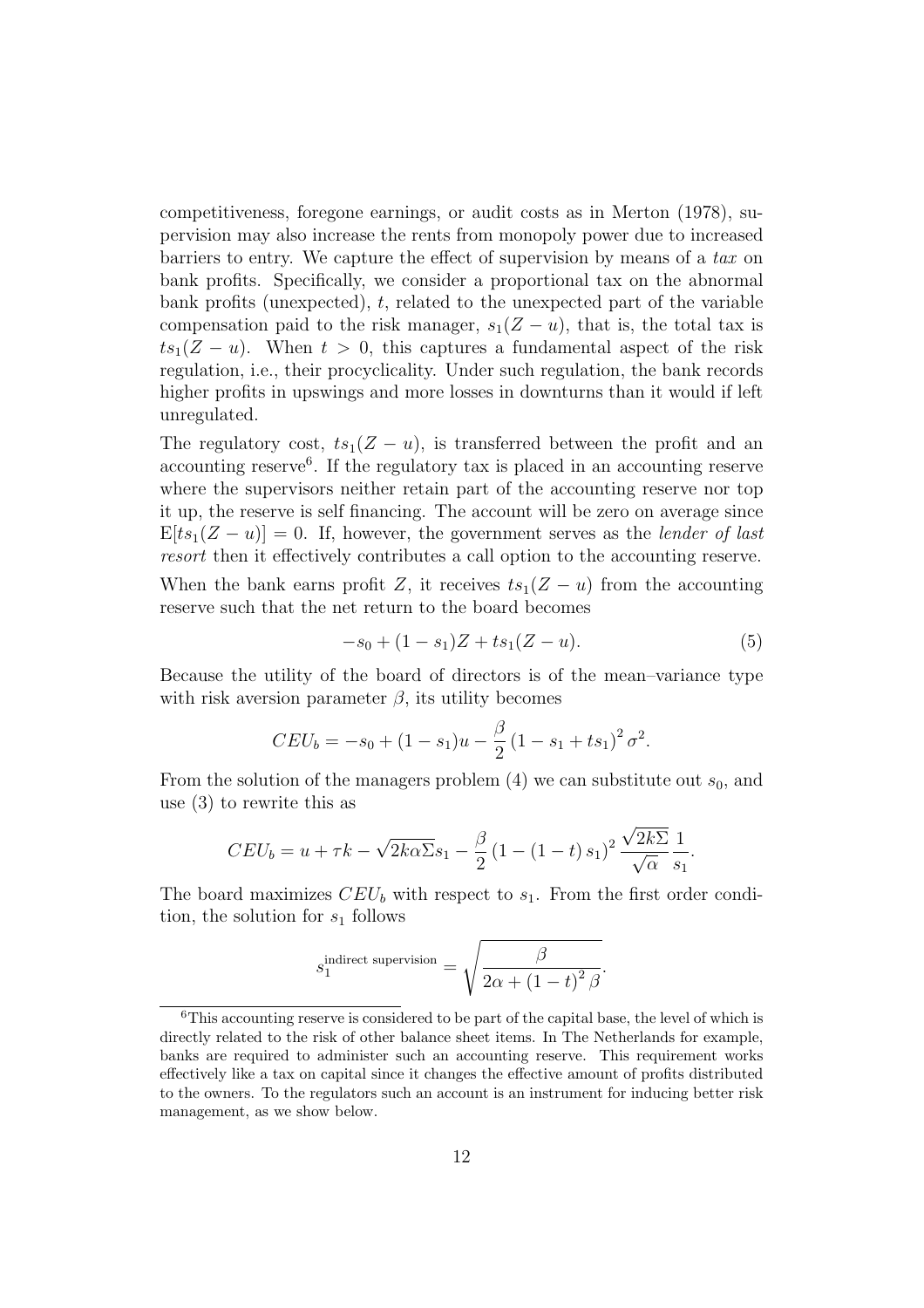By insertion, we get the certainty equivalent utility,  $CEU<sub>b</sub>(t)$ . Moreover, volatility becomes

$$
\sigma^{2} = \frac{\sqrt{2k\Sigma}}{\sqrt{\beta\alpha}}\sqrt{2\alpha + (1-t)^{2}\beta}.
$$

It is easily seen from this latter expression or from (3) that the regulatory provision which minimizes risk taking entails maximizing  $s_1$ , i.e. setting  $t =$ 1. The regulatory effect of  $t = 1$  is seen from (5) to undo, from the perspective of the board, the risk sharing with the manager. From the manager's point of view, the project risk combined with higher variable reward parameter  $s_1$ increases the incentives for risk reduction.

The risk minimizing solution  $t = 1$  is independent of both the effort aversion and risk reduction capabilities of the manager, as well as the risk aversion of the board of directors or the manager. This system exposes the board to more volatility in order to induce the appropriate risk reduction. The increase of the board of directors' exposure to compensation risk is optimal for mean– variance preferences.<sup>7</sup> Note, moreover that with  $t = 1$  the regulatory measure is procyclical. It has been argued that the Basel-II proposals can have this effect when implemented, see e.g. The European Central Bank (2001, p.  $64-68$ ).

**Remark 3** In the previous subsection we discussed a simple way to capture the board's trade-off between risk and return in selecting investment projects by letting the mean return u depend on  $\Sigma$ . Suppose  $u = \Sigma^{\phi}$ , where  $0 < \phi < \phi$ 1/2. Let the board optimize with respect to  $\Sigma$  as well as over  $s_1$ . It then follows that  $\Sigma(t=0) < \Sigma(t=1)$ , but  $\sigma^2(t=0) > \sigma^2(t=1)$ . Thus as a result of the regulatory capital requirements the board selects projects with higher risk, but the extra effort in containing the risk by the risk manager following the imposition of the tax more than offsets this effect.

### **3.3 Direct Risk Monitoring: No Regulation**

Suppose that the bank is discontent with only monitoring the final output of risk management process. The bank therefore installs a risk management system that reports continuously to the board the level of risk taking. Continuous risk reporting implies that the board controls the manager completely, leaving no room for hidden action, in effect the board runs the bank. This

<sup>&</sup>lt;sup>7</sup>We considered more general regimes. Since, in principle,  $s_0$ ,  $s_1$ , and Z are all observable to the supervisor a proportional provision could be imposed on each item (denoted by  $t_0$ ,  $t_1$ , and  $t_2$ ). The results of these different schemes are all qualitatively similar.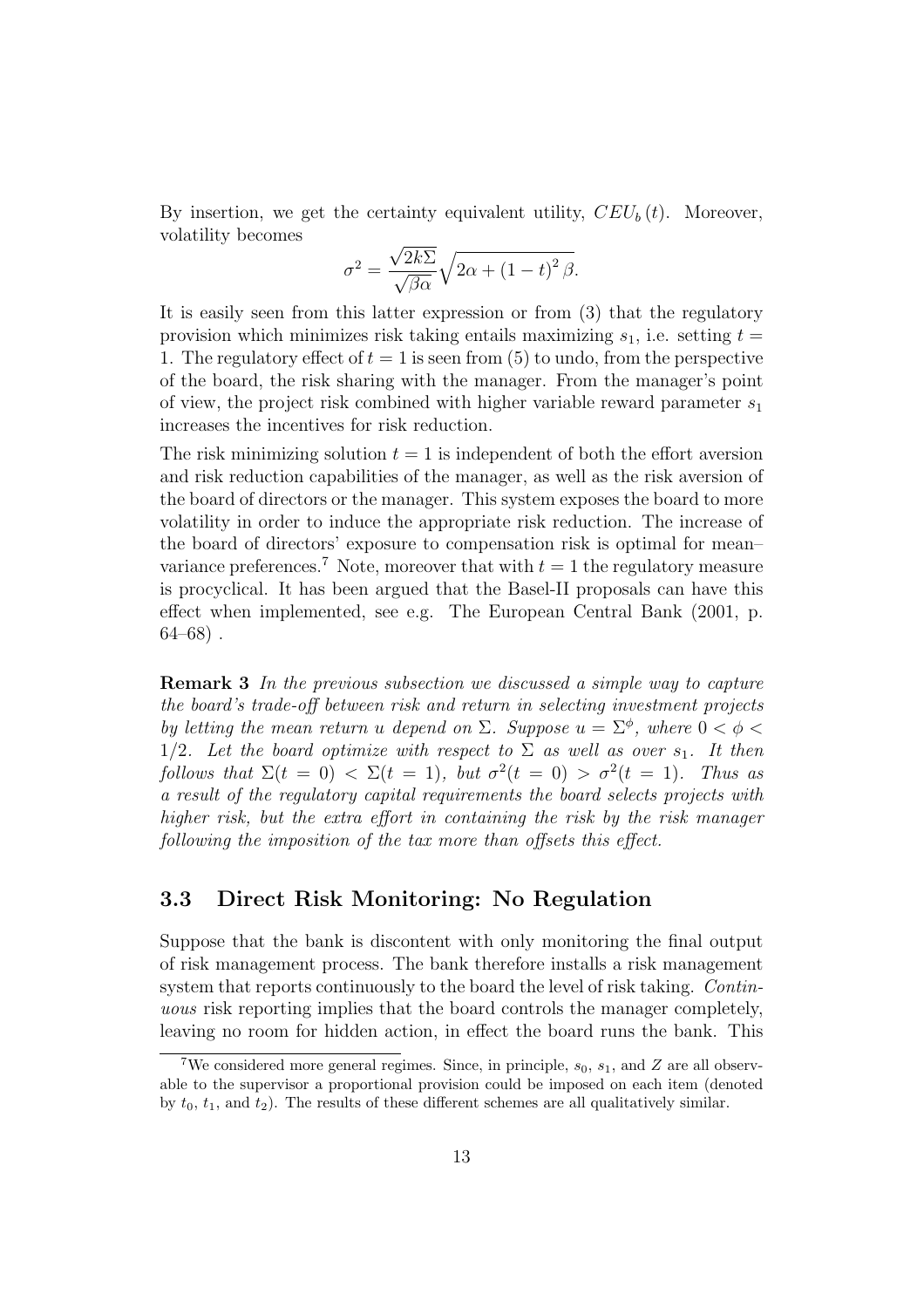risk reporting system comes at a fixed cost,  $F$ , and measures the variance, which is a sufficient statistic for VaR given the distributional assumptions. The VaR system thus reveals the volatility to both parties.

The board can then choose the contract parameters  $(s_0, s_1)$  to obtain a 'first best' solution where the reward could be based directly on the observed volatility. Hence, the board pays the manager such that she is indifferent between working or not working, i.e.,  $EU_m = -1$  or  $CEU_m = 0$ :

$$
-s_0 = s_1 u - ka - \frac{\alpha}{2} s_1^2 \frac{\Sigma}{\tau + a}.
$$

Substituting this into the boards' utility function yields certainty equivalent of

$$
CEU_b = u - ka - \frac{\alpha}{2}s_1^2 \frac{\Sigma}{\tau + a} - F - \frac{\beta}{2}(1 - s_1)^2 \frac{\Sigma}{\tau + a}.
$$

The board maximizes  $EU_b$  with respect to  $s_1$  and a resulting in

$$
s_1^{\text{costly first best}} = \frac{\beta}{\alpha + \beta}.
$$

Indeed, this is the optimal risk sharing in agencies in the absence of moral hazard, see Wilson (1968). Since this condition does not depend on managerial effort a, we can substitute into  $CEU<sub>b</sub>$  to obtain the following simplification:

$$
CEU_b = u - ka - \frac{1}{2} \frac{\alpha \beta}{\alpha + \beta} \frac{\Sigma}{\tau + a} - F.
$$

It follows from maximizing  $CEU<sub>b</sub>$  with respect to choice of a that the costly first best solutions are

$$
a^{\text{costly first best}} = -\tau + \sqrt{\frac{\alpha \beta \Sigma}{2k (\alpha + \beta)}},
$$
  

$$
\sigma_{\text{costly first best}}^2 = \sqrt{\frac{2k \Sigma (\alpha + \beta)}{\alpha \beta}},
$$

resulting in the boards' utility

$$
CEU_b^{\text{costly first best}} = u + \tau k - F - \sqrt{\frac{2k\alpha\beta\Sigma}{\alpha + \beta}}.
$$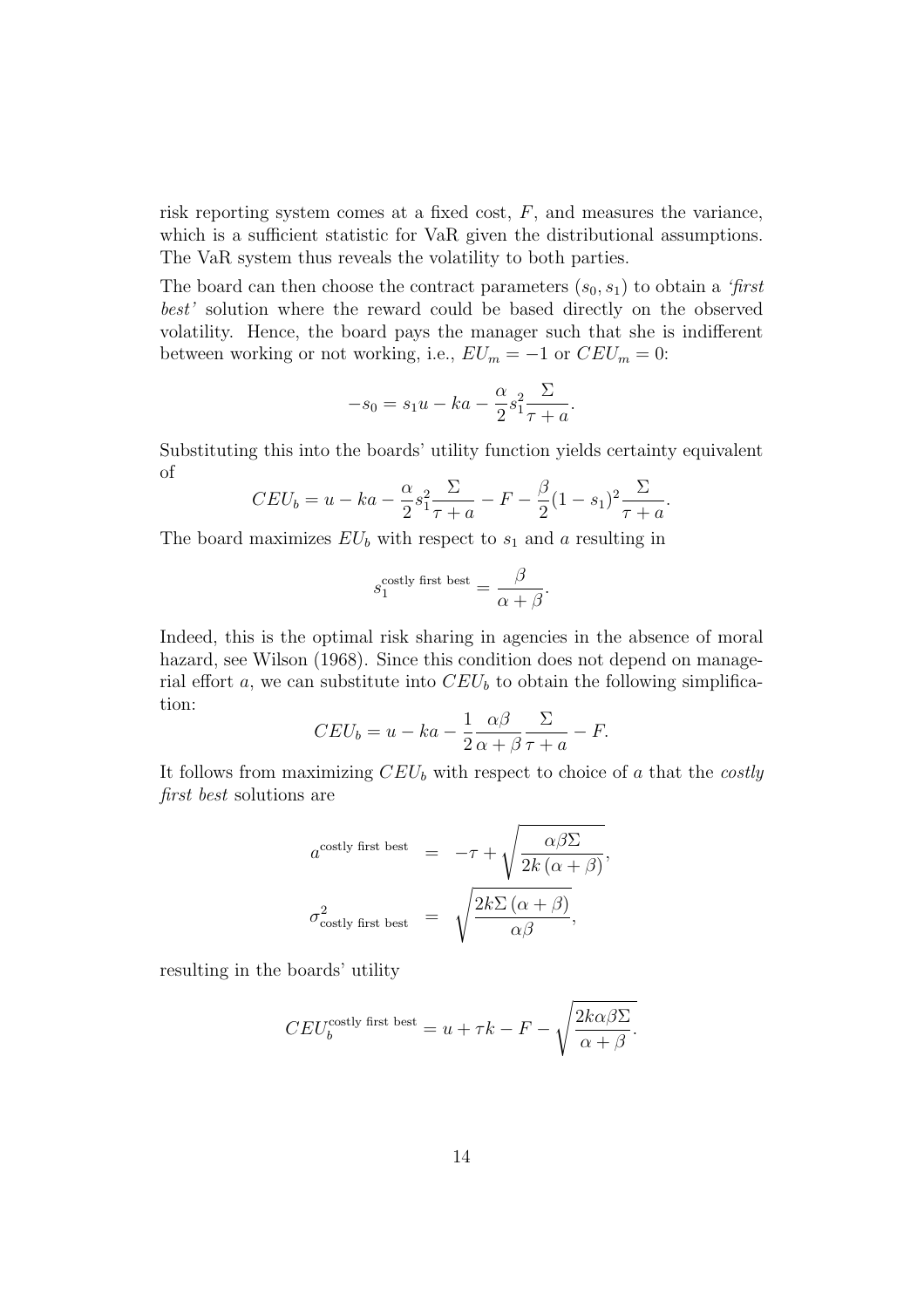#### **3.4 Direct Risk Monitoring with Regulation**

Since the project payoffs (1) are normally distributed, the variance  $\sigma^2(a)$  is a sufficient statistic for VaR. Consequently, exogenous regulation needs only stipulate an upper bound  $\Omega$  on the admissible variance:

$$
\sigma^2 \le \Omega. \tag{6}
$$

In the case of contractible risk management, the regulators as well as the board of directors observe the VaR. This enables the regulator to directly supervise risk taking by enforcing the restriction (6). If the constraint (6) is set such that it is binding, i.e.  $\Sigma/(\tau + a) = \Omega$  it implies that effort necessarily equals

$$
a^{\text{directly regulated}} = \frac{\Sigma - \tau \Omega}{\Omega}.
$$

The certainty equivalent of the expected utility of the manager becomes

$$
CEU_m = s_0 + s_1u - \frac{k\Sigma}{\Omega} + k\tau - \frac{\alpha}{2}s_1^2\Omega.
$$

From the manager participation constraint we get

$$
s_0 = \frac{k\Sigma}{\Omega} - k\tau - s_1 u + \frac{\alpha}{2} s_1^2 \Omega.
$$

The boards' utility then reads

$$
CEU_b = u + k\tau - \frac{k\sum}{\Omega} - \frac{\alpha}{2}s_1^2\Omega - \frac{\beta}{2}(1-s_1)^2\Omega - F.
$$

Maximizing  $CEU<sub>b</sub>$  yields the optimal slope of the manager's compensation

$$
s_1^{\text{directly regulated}} = \frac{\beta}{\alpha + \beta},
$$

just as in the case of contractible risk management. Hence, the optimal fixed part of the salary is

$$
s_0^{\text{directly regulated}} = \frac{k\Sigma}{\Omega} - k\tau - \frac{\beta}{\alpha + \beta}u + \frac{\alpha}{2}\Omega\left(\frac{\beta}{\alpha + \beta}\right)^2
$$

and the boards' utility:

$$
CEU_b^{\text{directly regulated}} = u + \tau k - \frac{k\Sigma}{\Omega} - \frac{\alpha\beta\Omega}{2\left(\alpha + \beta\right)} - F.
$$

Under direct regulation, a continuous VaR reporting system also reports risk to the supervisors, who in effect free ride on the internal VaR measures. This might, however, not be in the interest of the bank if the resulting restriction on risk taking constitutes a competitive disadvantage.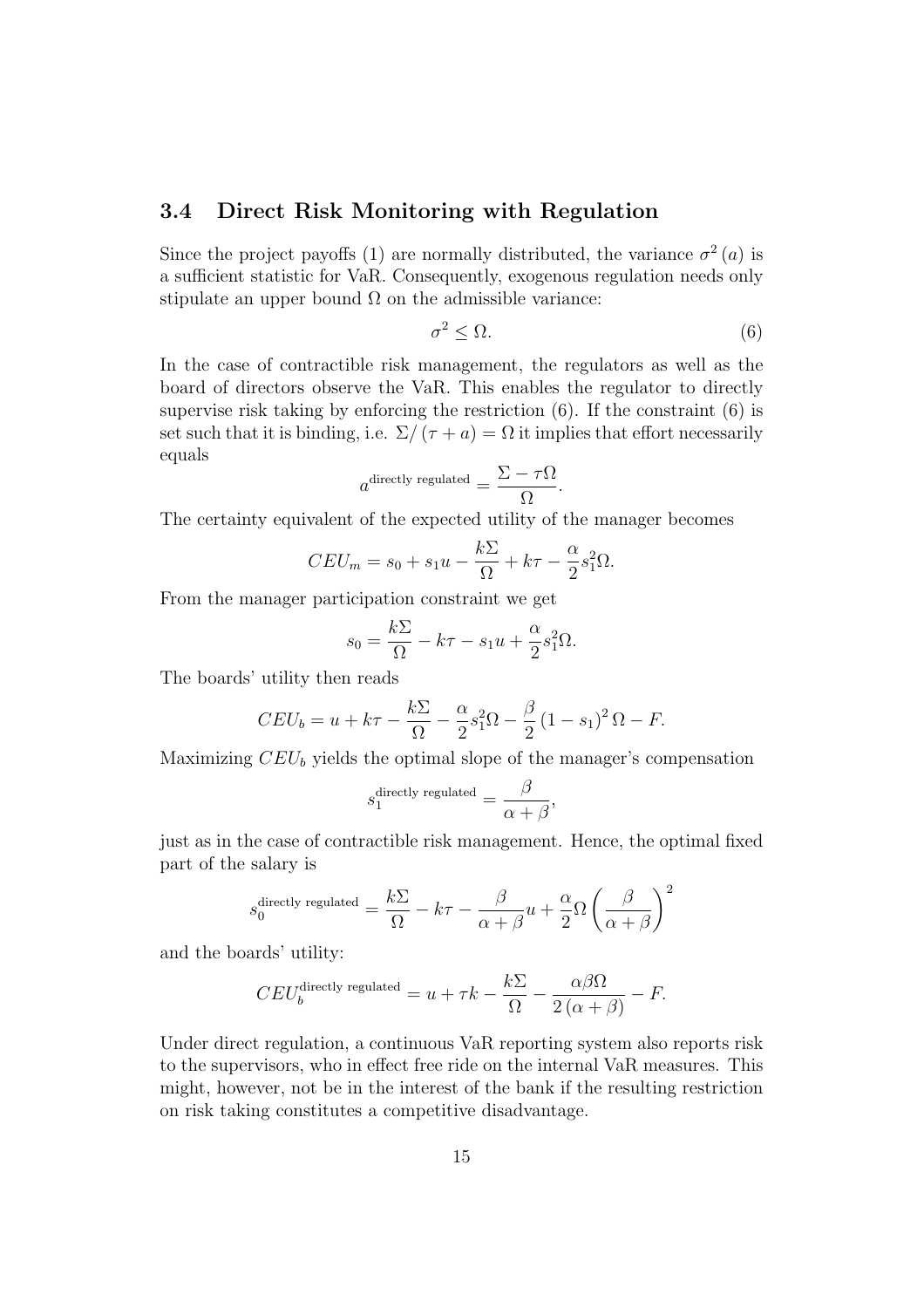#### **3.5 Evaluation**

In order to compare the four cases, consider the outcomes where the risk aversion is equal, i.e.  $\alpha = \beta$ , and the capital adequacy tax minimizes risk taking, i.e.  $t = 1$  and  $\Omega$  in (6) is set binding:

Case A  $CEU_b^{\text{second best}} = u + \tau k - \sqrt{2k\alpha\Sigma}[\sqrt{3} - 1],$ Case B  $CEU_b^{\text{indirect supervision}} = u + \tau k - \sqrt{2k\alpha}\sqrt{2},$ Case C  $CEU_{b}^{\text{costly first best}} = u + \tau k - \sqrt{k\alpha\Sigma} - F,$ Case D  $CEU_b^{\text{directly regulated}} = u + \tau k - \frac{k\sum}{\Omega} - \frac{\alpha \Omega}{4} - F.$ In this situation the bank prefers no reg

**Proposition 1** Since  $CEU_b^{indirect\;supervision} < CEU_b^{second\;best}$ , and  $CEU_b^{directly \, required} < CEU_b^{costly \, first \, best}$ , the board prefers no regulations.

**Proof.** Direct since  $\sqrt{3} - 1 < \sqrt{2}$ , and  $\sqrt{k\alpha\Sigma} < \frac{k\Sigma}{\Omega} + \frac{\alpha\Omega}{4}$ , if the constraint  $(6)$  is binding.  $\blacksquare$ 

Consider the unregulated industry. Even in the absence of regulation, the industry might self–enforce a comprehensive VaR reporting system.

**Proposition 2** Suppose there is no external supervision. If  $F \lt \sqrt{2k\alpha\Sigma} \left[\sqrt{3}-1-\frac{1}{\sqrt{3}}\right]$ 2  $\bigg$ , the bank will install the continuous risk management system.

**Proof.** From  $CEU_b^{\text{costly first best}} = CEU_b^{\text{second best}}$ , we obtain  $F = \sqrt{2k\alpha\Sigma} \left[ \sqrt{3} - 1 - \frac{1}{\sqrt{3}} \right]$ 2 .

Therefore, if the cost of the VaR reporting system  $F$  is moderate, the board of directors will opt for the continuous risk management system.<sup>9</sup>

The decision whether to install the continuous risk measurement system, depends on the regulatory environment. In the quote in the introduction, FRB Governor L. H. Meyer hinted that regulators may in the future incorporate the internal risk management process more closely into the supervisory process. However, this might not be in the interest of the board of directors if the resulting restriction on risk taking constitutes a competitive disadvantage. We compare two cases of regulation.

<sup>8</sup>Regulation may also work as an entry deterrence, and hence may actually be liked by the management for this reason.

<sup>&</sup>lt;sup>9</sup>Note that, absent competition in the market for risk management systems, it is conceivable that the dominant risk management consultant is able to extract all the surplus until  $F = \sqrt{2k\alpha\Sigma} \left[ \sqrt{3} - 1 - \frac{1}{\sqrt{3}} \right]$  $\frac{1}{2}$ .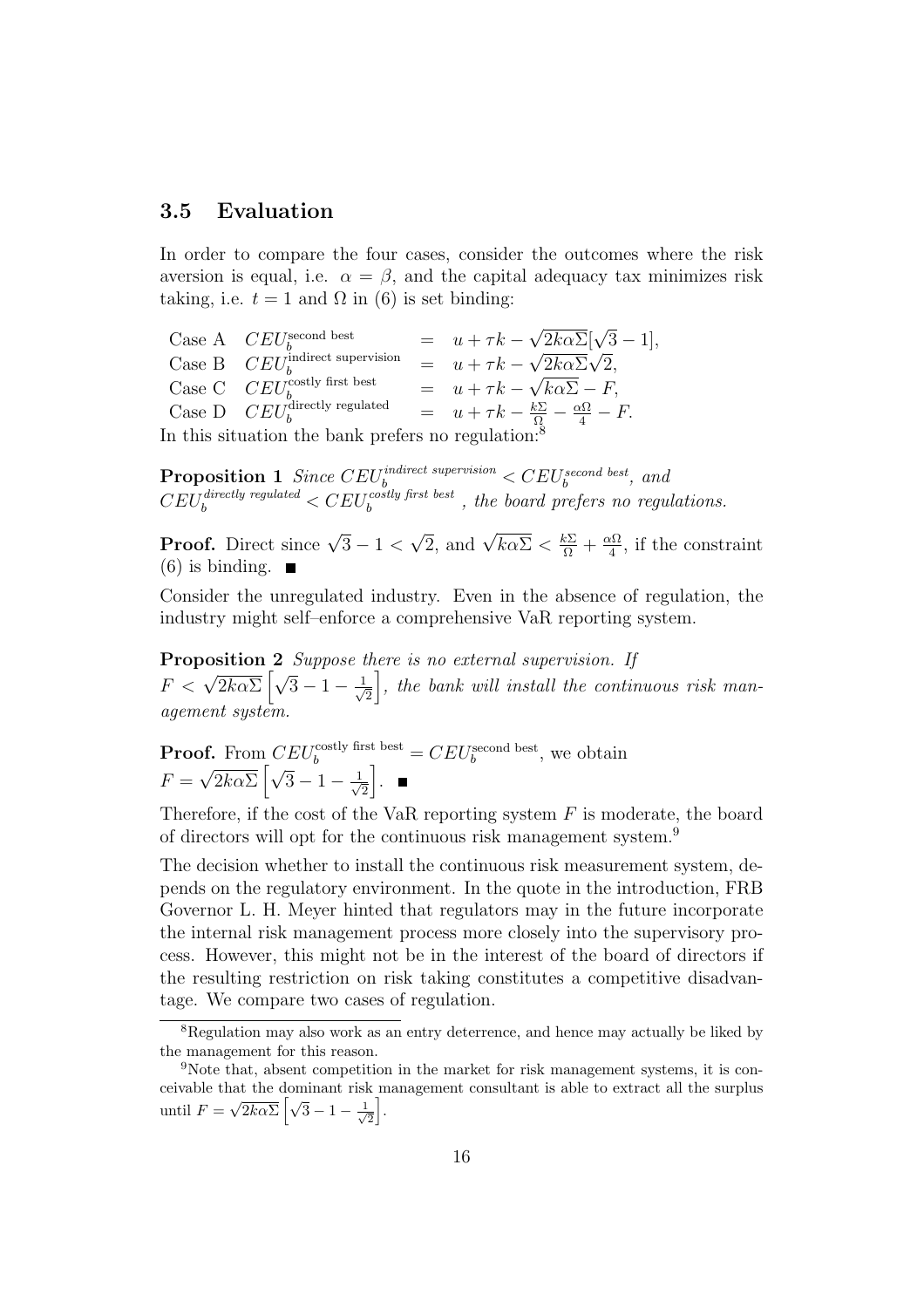**Proposition 3** With regulation where the fixed cost of the continuous risk management system is negligible, i.e.  $F = 0$  so that in the absence of regulation the VaR system is implemented, the board of directors may nevertheless choose not to install the risk management system in the presence of supervision.

**Proof.** Consider the regulated case where the supervisor benefits from the presence of the sophisticated risk management system. From the following partial derivatives

$$
\frac{\partial C E U_b^{\text{direct regulation}}}{\partial \Omega} = k \Sigma \Omega^{-2} - \alpha/4
$$

and

$$
\frac{\partial^2 C E U_b^{\text{direct regulation}}}{\partial \Omega^2} = -2k \Sigma \Omega^{-3} < 0,
$$

we see that  $CEU_b^{\text{direct regulation}}$  is concave in the imposed risk level  $\Omega$ , and attains its maximum at  $\Omega = \sigma_{\text{first best}}^2 = 2\sqrt{k \Sigma / \alpha}$ . In that case

$$
CEU_b^{\text{direct regulation}} = CEU_b^{\text{first best}} = u + \tau k - \sqrt{k \alpha \Sigma} > 0.
$$

Moreover

$$
\lim_{\Omega \to 0} CEU_b^{\text{direct regulation}} = -\infty.
$$

If the board has not installed the continuous VaR reporting system, the supervisors can not directly observe risk taking. Hence they attempt to regulate indirectly via the capital requirements  $ts_1Z$ , and choose the optimal rate  $t = 1$ , therefore

$$
CEU_b^{\text{indirect supervision}} = u + \tau k - 2\sqrt{k\alpha\Sigma}.
$$

Since  $u + \tau k - 2\sqrt{k\alpha\Sigma} < u + \tau k - \sqrt{k\alpha\Sigma}$ , but  $\tau k - 2\sqrt{k\alpha\Sigma} > -\infty$ , we can clearly find cases where  $CEU_b^{\text{indirect supervision}} < CEU_b^{\text{direct regulation}}$ , but also values of  $\Omega$  for which  $CEU_b^{\text{indirect supervision}} > CEU_b^{\text{direct regulation}}$ .

From these results we see that the bank's optimal risk monitoring intensity depends not simply on market conditions and bargaining power with the risk manager, but also on the actions of the supervisory agencies. If the bank perceives the cost of regulation to be too high, it may opt for a lower quality risk management system, since that can lower regulatory cost. As the quote by Governor Meyer indicates, regulators are aware of this. Presently,

<sup>&</sup>lt;sup>10</sup>Note that if the fixed costs  $F$  are non-zero, this conclusion is only reinforced.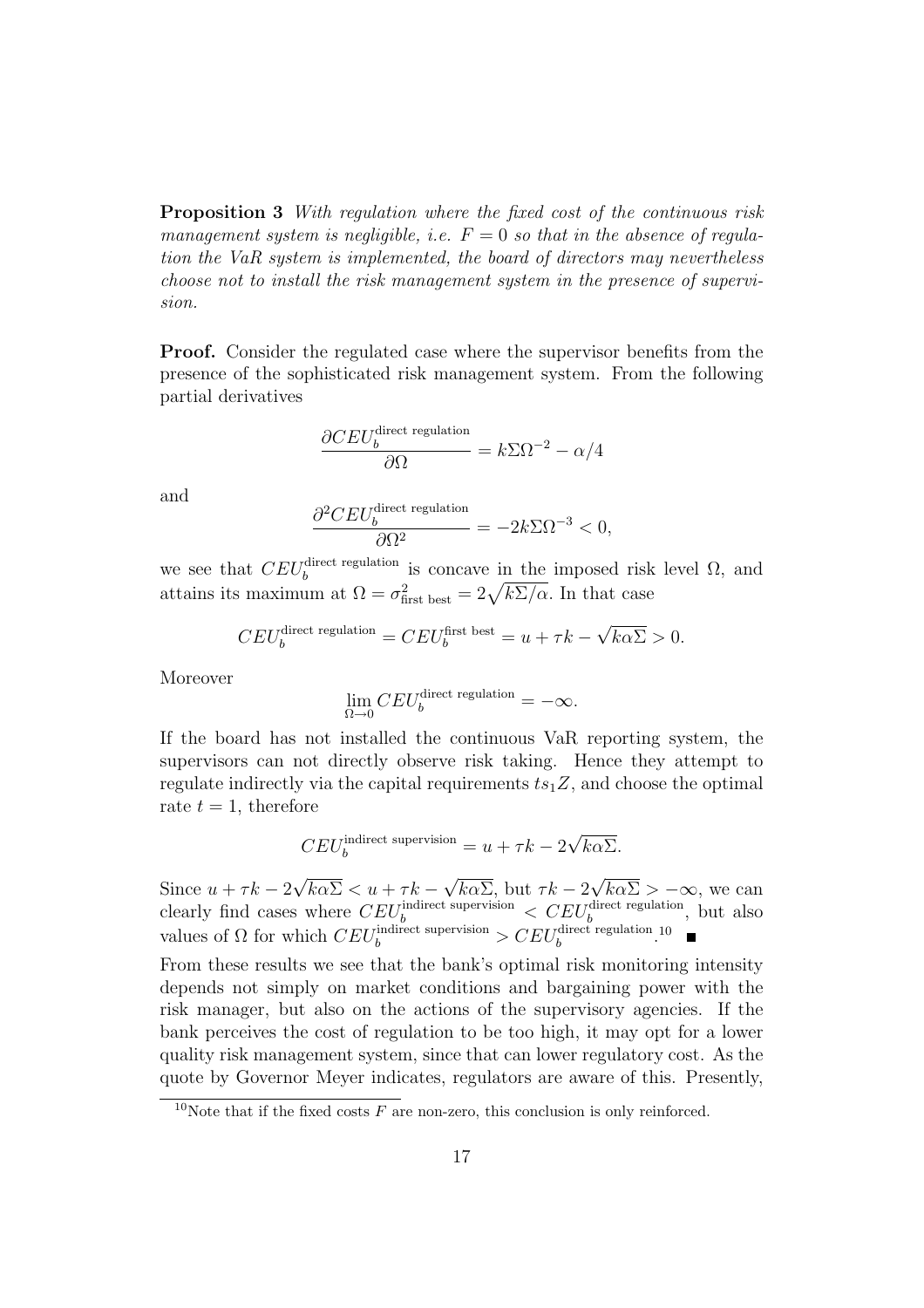anecdotal evidence indicates that some banks employ dual risk management systems, one for external and another for internal purposes. If the supervisory authorities then demand access to the internal control system, banks might find yet another way to avoid disclosing too much information about their risk taking activities.

We finally argue that the modelling approach taken above is quite general and does not hinge on the stark differences between the two alternative risk management systems. We chose a specific parameterization of the relation between risk management activities and the reduction in variance. We could have allowed for a distinction between actual bank profits and the observable and contractible profitability measure based on which the risk manager is compensated. The measurement error in the contracting relationship would tend to exacerbate the difference between the indirect and direct risk monitoring. Nonetheless, we can show that the qualitative results remain, but giving a continuous variation in risk management quality varying with the cost structure of a particular bank. This is shown in the Appendix.

Alternatively, we could have allowed a stochastic variance for any given level of effort. If for any given realized variance, firm profits are normally distributed, linear contracts can still be employed for the reasons outlined above, see references in Sung (1995). Under indirect risk management, the main difference is that the risk manager must be compensated for the additional risk associated with uncertain variance. This is intuitive because of the induced fatter tails in the distribution. Under direct risk management, however, the observed, realized variance no longer perfectly reveals the risk manager's action and could overstate or understate the intended risk exposure of the bank.

### **4 Conclusion**

Regulation of the financial industry is primarily motivated by fear of a systemic crisis. Bank regulation takes place in an environment of rapid technological advancements and deregulation. This makes preventing systemic crises by regulatory means increasingly difficult. Indeed, as the present regulatory structure appears to have been created without much regard to financial–economic developments, its suitability for its task remains in doubt.

A rapidly increasing body of literature on financial regulation and financial crises is emerging, and hence our understanding of how to optimally regulate the finance sector has grown. To the best of our knowledge the selection of a particular risk management system by the board has received little attention.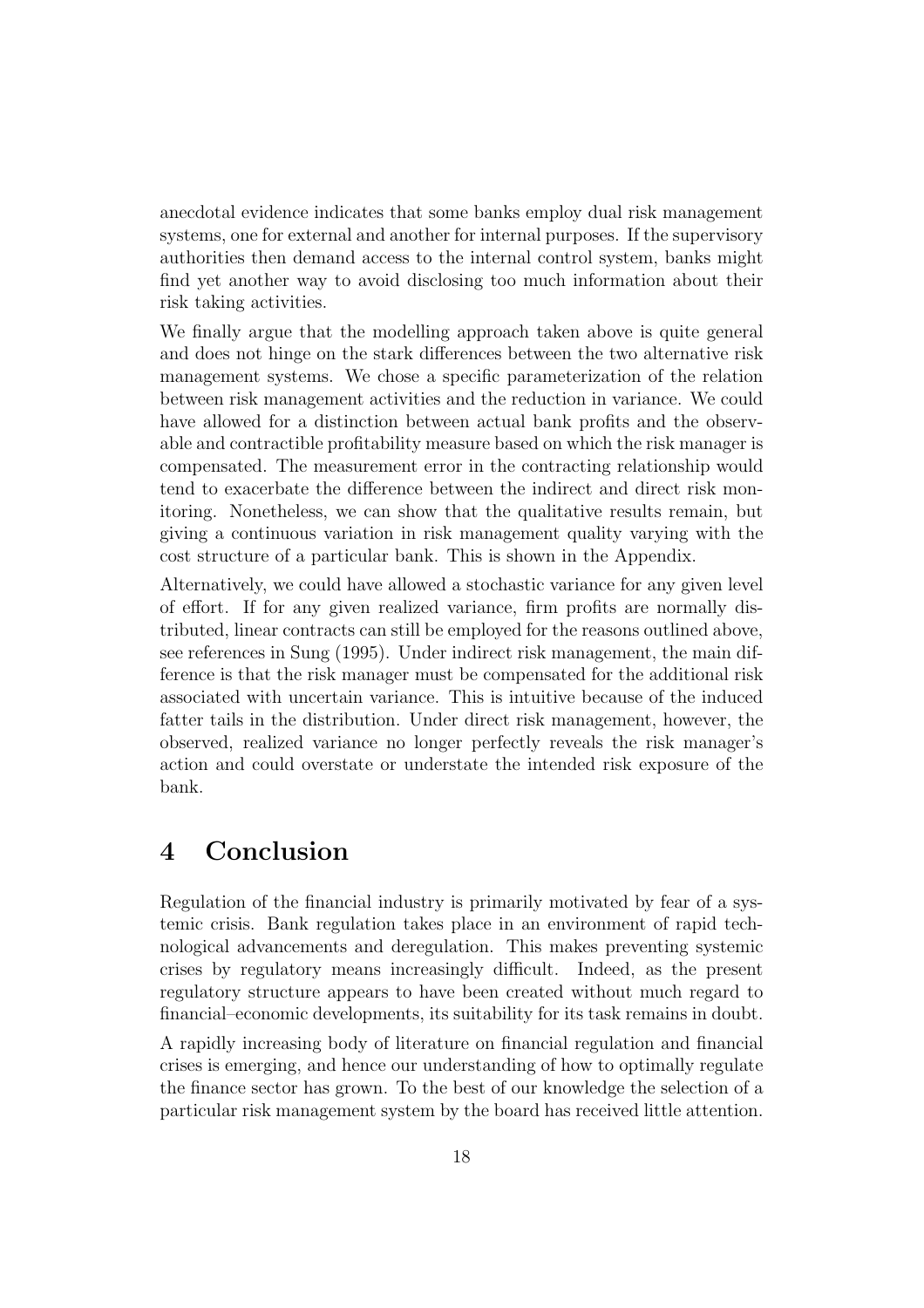We consider the financial–economic implications of externally imposed risk constraints in an imperfect market setting: a principal–agent relationship between a regulator, a bank's board of directors, and a risk manager. We model explicitly the strategic choice between alternative risk management systems and the influence of regulation on this choice. The regulators explicitly allow for this by giving banks the choice between two quite different approaches towards determining the regulatory capital; moreover, within the IRB approach there are several degrees of freedom for the institution as to how to proceed with the risk measurement. Typically, the resulting regulatory capital requirements implied by the two methods of calculation do differ and hence the institution may act strategically in choosing its risk management system. This is the central issue of the paper. Thus, the presence of external regulation has real effects, like the noted procyclicality.

There is potential for a decrease in the banks' market value coupled with an increase in total risk as a consequence of regulatory actions. As a result, improperly crafted regulations can have serious unintended consequences, and a bad regulatory design may be worse than no regulation. Therefore, it is important to subject regulatory designs to rigorous financial–economic analysis prior to implementation. In particular, we give conditions under which the bank when left to itself chooses a better risk management system than when it is supervised.

Lastly, an interesting issue is also whether the capital determined by the IRB is actually binding. Most academic literature seems to assume that financial institutions minimize capital, e.g., that in the case of market risk capital equals three times VaR plus a constant. This is however an incorrect assumption. Most banks are considerably overcapitalized, and while regulatory capital might represent the minimum allowable capital, it is a point seldom reached. The question of why banks are overcapitalized is interesting. While the banks give multiple explanations for this, one cannot escape the feeling that bank over capitalization is one manifestation of information asymmetry. If a bank's minimum allowable capital is 8% but it's actual capital is 13%, as often is the case, the bank must a very good reason for this. Perhaps the reason is that the bank really is riskier than the regulatory model implies. After all, if the regulatory risk model is accurate there is no reason to be significantly overcapitalized. In other words, the bank realizes that the regulatory VaR model is unreliable, and uses a different model for internal capital determination. We have captured this information asymmetry in a stylist way in our model.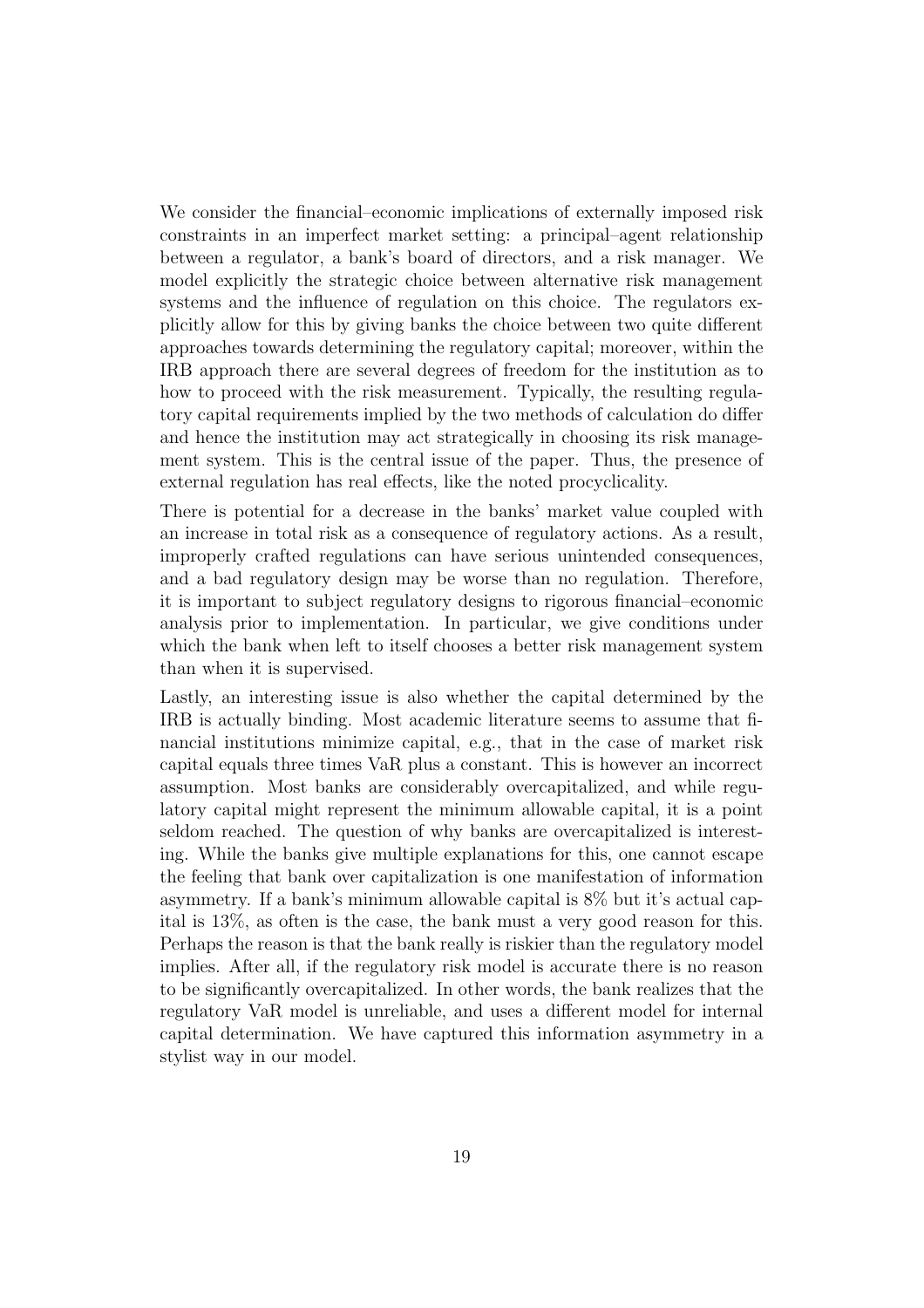## **5 Appendix**

Suppose the risk manager can only measure the banks positions with error. This reflects the real world where the bank can only approximate its holdings in real-time due to administrative hurdles. Let  $Z$  represent as before the real return, and let r be a noisy signal with precision  $\gamma$ . The measured return is then  $\hat{Z}$  where

$$
\hat{Z} = Z + r
$$

The distribution of the signal is

$$
r \sim iid \; N\left(0,\frac{1}{\gamma}\right)
$$

As a result, the perceived production function for volatility is therefore

$$
\hat{\sigma}^2(a) = \frac{\Sigma}{\tau + a} + \frac{1}{\gamma}
$$

$$
= \sigma^2 + \frac{1}{\gamma}, \ \gamma \ge 0
$$

where  $\sigma$  is the real volatility while  $\hat{\sigma}$  is the perceived volatility, with  $\hat{\sigma} > \sigma$ , where  $\gamma$  is known to the agent, and is determined by the principal. The cost of the risk model for the principal is assumed to be proportional to the signal precision, i.e.,  $\gamma F$ . In this case it is prohibitively expensive for the principal to exactly measure risk, and infeasible not to allocate any resources to risk management.

The board of directors pay the manager just enough to be willing to work, that is,  $CEU_m = 0$ :

$$
-s_0 = s_1 u - ka - \frac{\alpha}{2} s_1^2 \left( \frac{\Sigma}{\tau + a} + \frac{1}{\gamma} \right).
$$

Since both the principle and agent perceive volatility and hence risk as the same, as before from the manager's problem

$$
\hat{\sigma}^2(a) = \frac{\sqrt{2k\sum 1}{\sqrt{\alpha}}}{1 \over s_1}.
$$

Use this to obtain the board of directors' objective

$$
CEU_b = u + \tau k - s_1 \sqrt{2k\alpha} \overline{\Sigma} - \gamma F - \frac{\beta}{2} (1 - s_1)^2 \frac{\sqrt{2k\Sigma}}{\sqrt{\alpha}} \frac{1}{s_1} - \frac{\beta}{2} \frac{1}{\gamma} s_1^2 - \frac{\alpha}{2} \frac{1}{\gamma} s_1^2.
$$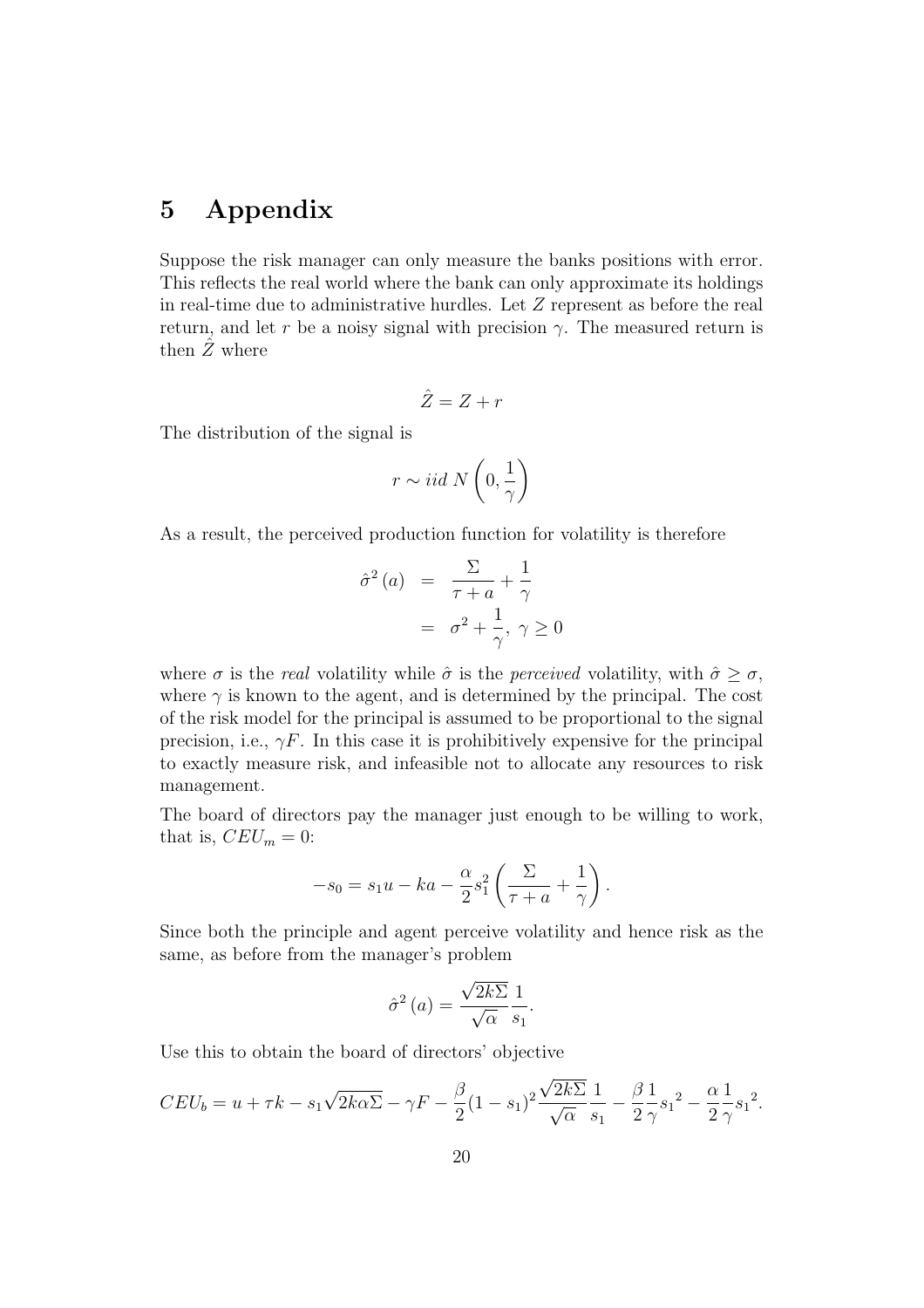Maximize  $CEU_b$  with respect  $(s_1, \gamma)$ . The solution from the first order necessary conditions is

$$
s_1 = \sqrt{\frac{\beta}{\beta + 2\alpha[1 + \sqrt{(\alpha + \beta)F/k\alpha\Sigma}]}}
$$

and

$$
\gamma = \sqrt{\frac{\beta(\alpha + \beta)/2}{\beta F + 2\alpha [1 + \sqrt{(\alpha + \beta)/k\alpha \Sigma}]F^{3/2}}}.
$$

It follows that  $d(1/\gamma)/dF$   $>$  0.